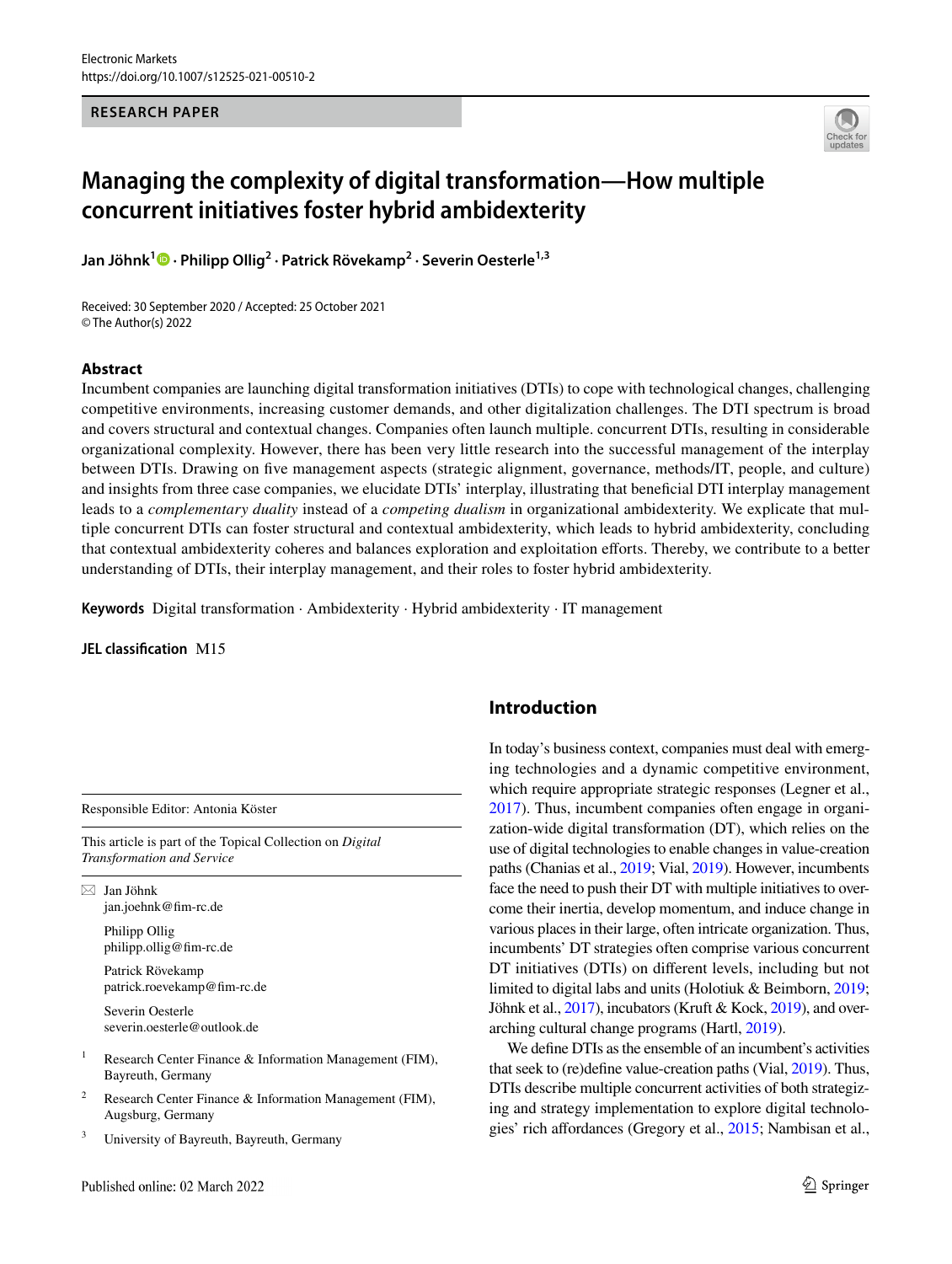[2017;](#page-20-5) Zimmer & Niemimaa, [2019](#page-22-0)). Specifcally, incumbents may perceive numerous and uncertain environmental opportunities as well as a gap between their culture and their capabilities concerning these environmental opportunities. Companies' strategic responses may combine both structural (e.g. dedicated digital units) and contextual (e.g. cultural change programs) exploration approaches within DTIs to foster hybrid ambidexterity (Ossenbrink et al., [2019;](#page-20-6) Jöhnk et al., [2020](#page-20-7)).

However, launching multiple concurrent DTIs imposes an interplay between DTIs as well as between DTIs and the core organization, since DTIs are neither mutually exclusive nor independent (Jöhnk et al., [2020](#page-20-7)). Thus, companies face an increasing organizational complexity owing to multiple concurrent DTIs potentially causing competing concerns (Nadkarni & Prügl, [2021](#page-20-8); Svahn et al., [2017](#page-21-1)). Companies must fnd appropriate responses to these challenges, since they otherwise may stall DT efforts (Soh et al., [2019\)](#page-21-2). Thus, incumbents undertake efforts to manage the dichotomy of organizational ambidexterity (Tushman & O'Reilly, [1996](#page-21-3)) to explore environmental changes while exploiting current operations to maintain stability within DT (Jöhnk et al., [2019\)](#page-20-9).

So far, research still lacks comprehensive knowledge on how incumbents approach managing the interplay of DTIs and the integration of explorative and exploitative activities (Farjoun, [2010;](#page-19-2) Tarba et al., [2020](#page-21-4)). In particular, it has omitted the underlying approaches to balancing exploration and exploitation while coping with a changing business context, for instance, in times of digitalization (Tarba et al., [2020](#page-21-4)). Nascent research has focused on DTIs and related phenomena from diferent perspectives. This includes their strategic aims and setups (e.g. Jöhnk et al., [2017](#page-20-2); Soto Setzke et al., [2020](#page-21-5)), their organizational ties with the core organization (e.g. Haffke et al., [2017](#page-19-3); Raabe et al., [2020a,](#page-21-6) [b\)](#page-21-7), and their contributions to fostering organizational ambidexterity (Göbeler et al., [2020;](#page-19-4) e.g. Holotiuk & Beimborn, [2019](#page-20-1)). However, we still lack a comprehensive understanding of and sufficient guidance on managing the interplay between multiple concurrent DTIs. Thus, organizations tend to mistake the forest (i.e. ensuring DT success) for the trees (i.e. struggling with the complexity of multiple concurrent DTIs). Further, we still lack insights into the interrelationships between structural and contextual ambidexterity and how a combination of the two can foster hybrid ambidexterity (Ossenbrink et al., [2019;](#page-20-6) Werder & Heckmann, [2019\)](#page-21-8). Thus, the research should elaborate on how various DTIs in companies are managed to enable DT and to foster hybrid ambidexterity. In line with preliminary work in this regard (Jöhnk et al., [2020](#page-20-7)), we ask:

How do incumbents manage the interplay between multiple concurrent DTIs and how does this foster hybrid ambidexterity?

We used fve management aspects from existing research (Fischer et al., [2020](#page-19-5); Kerpedzhiev et al., [2020;](#page-20-10) Stelzl et al.,

[2020\)](#page-21-9) to analyze the interplay of ten DTIs at three diferent case companies. Thus, we combine data from 30 semistructured interviews and additional sources to elucidate how the three cases managed the *strategic alignment*, *governance*, *methods/IT*, *people*, and *culture* aspects of multiple concurrent DTIs in their organizational contexts. By analyzing DTIs and describing their interplay management, we contribute to a better understanding of how incumbents can emphasize explorative activities. Interplay management between DTIs helps us to explicate how the structural and contextual DTI approaches foster incumbents' explorative activities, enabling hybrid ambidexterity at the organizational level. Further, for interplay management between DTIs and the core organization regarding research, we conclude that structurally ambidextrous DTIs require contextually ambidextrous DTIs to facilitate the duality of explorative and exploitative activities in companies' approaches to ambidexterity.

### **Theoretical foundations**

We will now outline our theoretical foundations. Besides positioning our work in the general research into DT, we specifcally present fndings from the emerging research on DTIs. This helps us to distinguish two major DTI types, which we refer to in the remainder of the paper. Further, we delineate and explain fve management aspects from the research that we use to unravel DTIs' interplay. Finally, we briefy introduce research on hybrid ambidexterity and elucidate its roles in DT.

### <span id="page-1-0"></span>**Digital transformation and digital transformation initiatives**

Emerging digital technologies and innovations require companies to cope with continual change (Hinsen et al., [2019](#page-20-11)). Thus, to remain viable amidst changing markets and competitors as well as to change or explore new value-creation paths (Nambisan et al., [2017](#page-20-5)), incumbents must consider transforming their business (Bharadwaj et al., [2013](#page-19-6); Vial, [2019](#page-21-0)). Therefore, the formulation of a DT strategy becomes a key concern (Chanias et al., [2019](#page-19-0)).

We distinguish three major research streams that scholars have used to analyze incumbents' transformations: organizational transformation (Greenwood & Hinings, [1993](#page-19-7); e.g. Henderson & Clark, [1990\)](#page-20-12), IT-enabled organizational transformation (e.g. Henderson & Venkatraman, [1999;](#page-20-13) Lyytinen & Newman, [2008](#page-20-14)), and DT (e.g. Sebastian et al., [2017](#page-21-10); Wessel et al., [2021\)](#page-21-11). While the frst research stream depicts transformations from a general management perspective, the second initially emerged from studies on the organizational impacts of enterprise resource planning systems (Besson & Rowe, [2012\)](#page-19-8). In contrast, the third research stream considers digital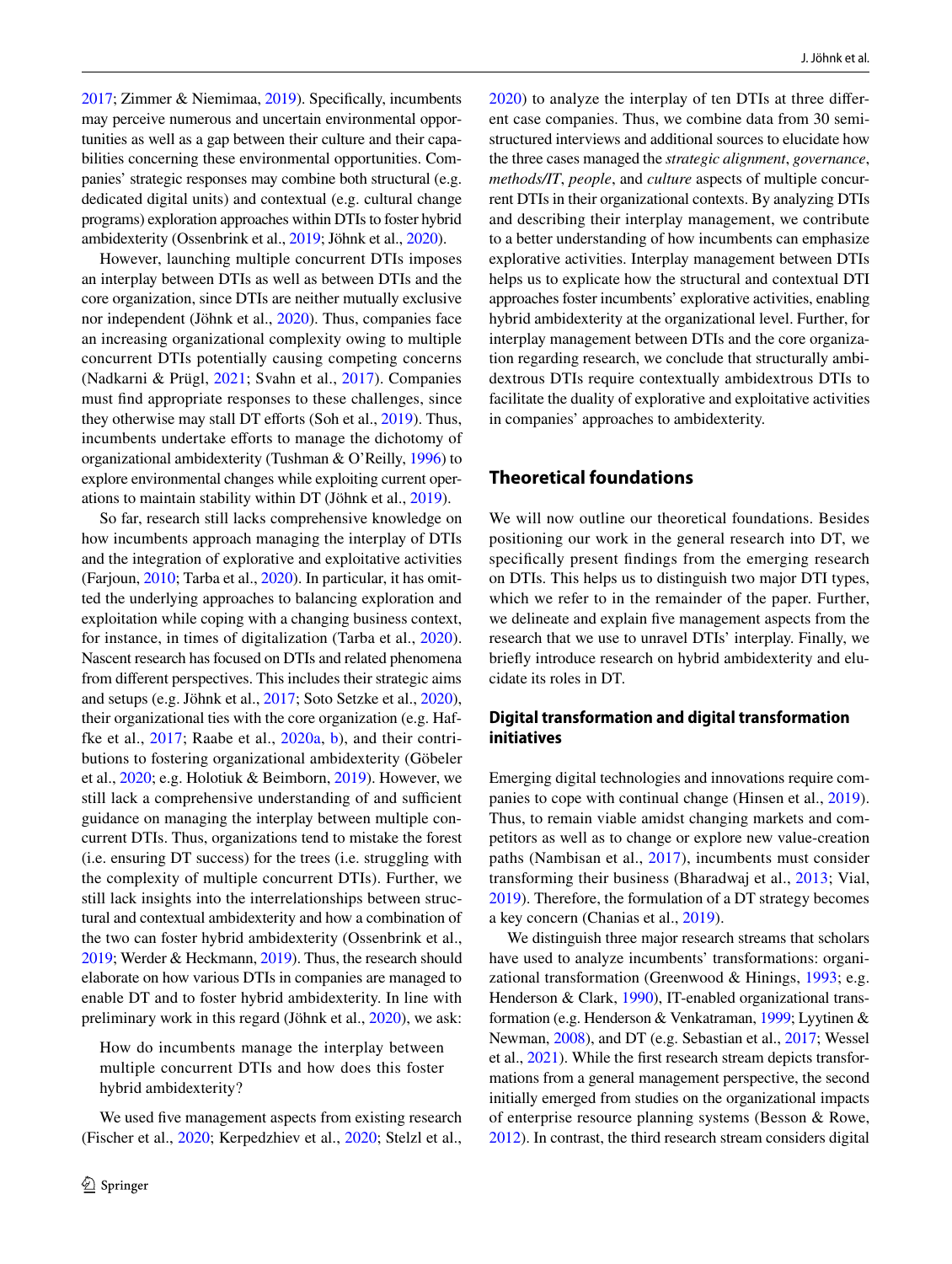technologies' impacts on organizations (Yoo et al., [2010,](#page-22-1) [2012](#page-22-2)) as well as strategies to adopt these technologies and integrate them in an organization's value proposition (Nambisan et al., [2017\)](#page-20-5). This entails new strategic imperatives (Bharadwaj et al., [2013\)](#page-19-6).

In the nascent literature on DT, the focus has been on the antecedents, the process, and (desired) outcomes, more than on the specifc DTIs (Soto Setzke et al., [2020](#page-21-5); Vial, [2019](#page-21-0)). The DT strategy comprises strategic responses (Hess et al., [2016\)](#page-20-15) that imply structural changes (e.g. Haffke et al., [2017\)](#page-19-3) and cultural changes (e.g. Hartl, [2019\)](#page-20-4). To better understand how DT unfolds through dedicated activities, scholars have examined individual DTIs (Hess et al., [2016;](#page-20-15) Vial, [2019](#page-21-0)). While the research concurs that launching DTIs comprises new structures, processes, governance mechanisms, and collaboration types, among others (Jöhnk et al., [2019;](#page-20-9) Legner et al., [2017](#page-20-0); Zimmer, [2019\)](#page-22-3), the literature on DTIs' scope and setup is fairly scattered.

Different environmental conditions and the specific organizational context result in diferent DTI types (Soto Setzke et al., [2020\)](#page-21-5), which have individual advantages and disadvantages (Jöhnk et al., [2017\)](#page-20-2). Considering that DTIs comprise structural changes (e.g. separated units to avoid existing structures and increase speed) and contextual changes (e.g. organization-wide programs to transform behavior patterns in the organization), they difer in their extents of embeddedness in organizational structures (Jöhnk et al., [2020\)](#page-20-7). This refects in design decisions such as colocation, interdisciplinarity, and/or management practices such as enterprise architecture management (Jöhnk et al., [2017](#page-20-2); Legner et al., [2017](#page-20-0)). In that context, we refer to the core organization as the established organizational functions that DTIs contrast with their specifc focus on driving organizations' DT (Raabe et al. [2020a,](#page-21-6) [b](#page-21-7)). Thus, while DT concerns the entire organization (the core organization and the DTIs), DTIs comprise dedicated activities for DT and their inception is a deliberate way to explore DT's potentials. To structure extant research, we distinguish between two structural types (i.e. innovation-focused and deliveryfocused DTIs) and one contextual (i.e. change-focused DTIs) DTI type.

First, innovation-focused DTIs comprise open as well as closed innovation approaches (Blanka, [2019](#page-19-9)) and are commonly labeled as accelerators (Cohen et al., [2019](#page-19-10); Coletti & Landoni, [2018](#page-19-11); Shankar & Shepherd, [2019](#page-21-12); Singh et al., [2020\)](#page-21-13), incubators (Hausberg & Korreck, [2020](#page-20-16); Kruft & Kock, [2019](#page-20-3)), or (digital) corporate venture capital activities (Lee et al., [2018;](#page-20-17) Weiblen & Chesbrough, [2015\)](#page-21-14). Second, delivery-focused DTIs deliberately detach from the core organization so as to bypass existing boundaries and inertia to emphasize explorative activities for the implementation of digital technologies (Hansen et al., [2019;](#page-19-12) Sebastian et al., [2017](#page-21-10)). These DTIs are often labeled as hubs (Svahn et al.,

[2017\)](#page-21-1), labs (Göbeler et al., [2020](#page-19-4); Holotiuk & Beimborn, [2019](#page-20-1)), or units (Jöhnk et al., [2017\)](#page-20-2). Third, change-focused DTIs are typically programs that span across departments (Singh et al., [2020](#page-21-13); Smith & Watson, [2019](#page-21-15)). Such DTIs seek to build digital capabilities (Dremel et al., [2017](#page-19-13); Svahn et al., [2017](#page-21-1)) or to facilitate cultural change (El Sawy et al., [2016](#page-19-14); Hartl, [2019](#page-20-4)).

Notably, these DTI types only serve us as a modest way to summarize the literature and may exhibit overlaps in their manifestations in practice. In this line, Ossenbrink et al. ([2019](#page-20-6)) showed that DTIs can individually combine structural and contextual changes. Building on this understanding, we are specifcally interested in DTIs' organizational embedding and interplay. Thus, our DTI types explicate the emphasis on structural or contextual changes, as acknowledged by Ossenbrink et al. ([2019](#page-20-6)). Even if there is as yet no uniform classifcation of DTIs that is collectively exhaustive and mutually exclusive, DTIs share the objective to foster companies' explorative activities in order to utilize digital technologies' rich affordances. However, companies who seek to launch a set of multiple concurrent DTIs face the need to manage their interplay.

#### <span id="page-2-0"></span>**The interplay of digital transformation initiatives**

The interplay of multiple concurrent DTIs creates complexity and additional interdependencies within incumbent companies. For one thing, each DTI must contribute to the overall strategic vision of DT (Hess et al., [2016\)](#page-20-15). For another thing, incumbents must coordinate DTIs so as to ensure goal-orientation, synchronization, prioritization, efficient structures, and collaboration among all DTIs and with all other activities in the core organization (Matt et al., [2015](#page-20-18)). However, DTIs' specifc foci creates challenges in their organizational embedding and collaboration with the core organization (Andriopoulos & Lewis, [2009](#page-18-0); Jöhnk et al., [2019\)](#page-20-9). For instance, DTIs and the core organization may compete for limited resources (Svahn et al., [2017](#page-21-1)) or must overcome a growing cultural divide (Hafke et al., [2017\)](#page-19-3).

To gain a deeper understanding of DTIs' interplay, we drew on the research, which distinguishes between five management aspects that originate from the business process management (BPM) literature (Kerpedzhiev et al., [2020](#page-20-10); Rosemann and Vom Brocke, [2015\)](#page-21-16). This helps us to understand the changes that DTIs imply to companies' established processes and value-creation paths (Mendling et al., [2020](#page-20-19)). Specifcally, we adopted Kerpedzhiev et al.'s ([2020\)](#page-20-10) aspects as the most recent comprehensive revision in this well-established literature stream. Further, we used the IT management, DT, and ambidexterity literatures to contextualize the management aspects in light of our research question (for more information, see Table [7](#page-17-0) and Table [8](#page-18-1) in the Appendix).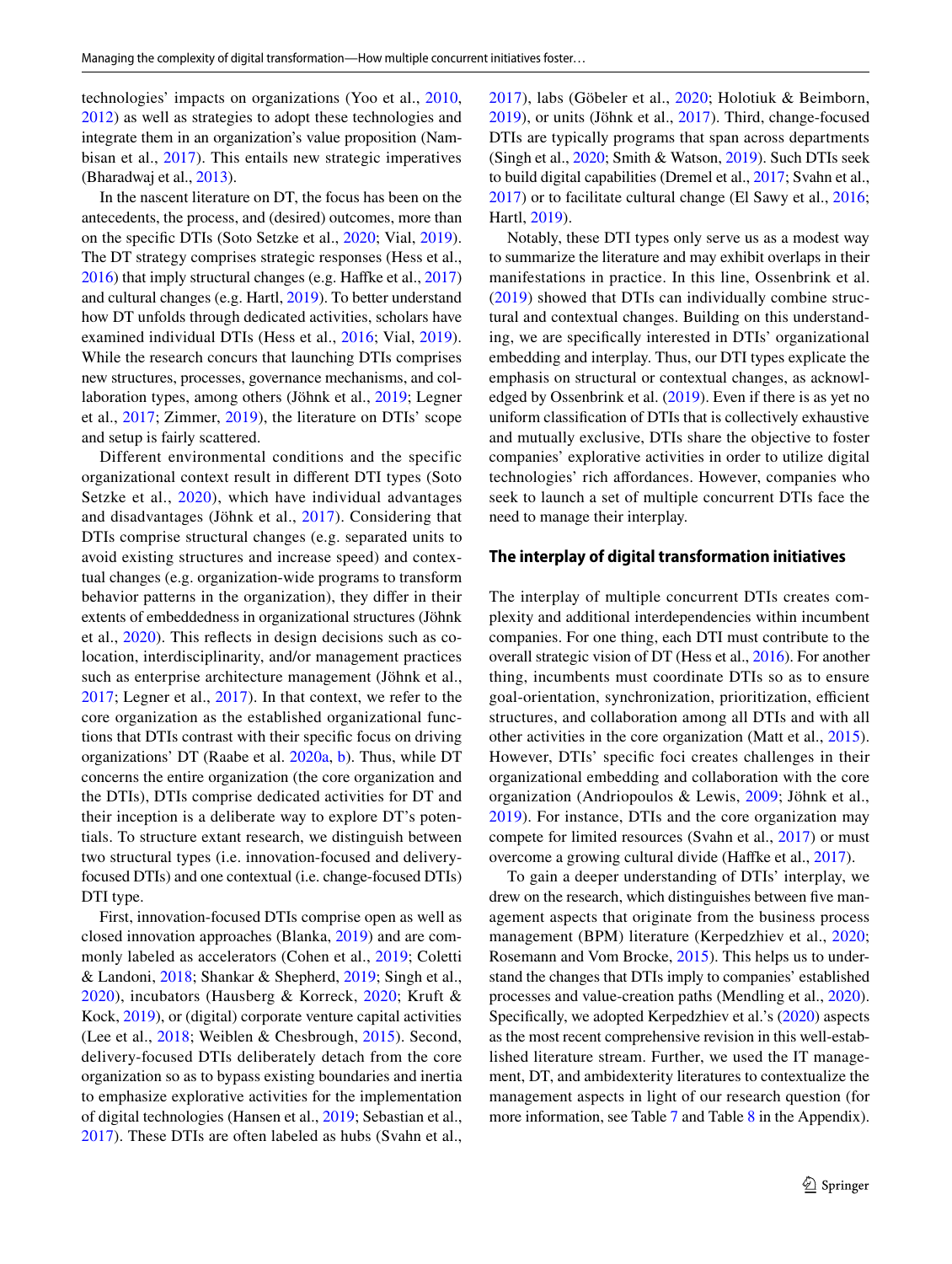The research has emphasized the complementary nature of BPM and DT (Mendling et al., [2020](#page-20-19)). DTIs seek to achieve deep structure changes that require new BPM logics in organizations (Baiyere et al., [2020;](#page-19-15) Besson & Rowe, [2012\)](#page-19-8). The fve management aspects help to unveil DT's dynamics and their implications for actors, technologies, and the processes that link actors and technologies in organizations (Baiyere et al., [2020\)](#page-19-15). Further, the management aspects are a way to describe DTIs' implementation by explicating the structural and contextual changes induced by DTIs (Fischer et al., [2020](#page-19-5); Vial, [2019;](#page-21-0) Jöhnk et al., [2020](#page-20-7)). In addition to the DT literature, the research has also applied such management aspects in the context of the ambidexterity literature (Stelzl et al. [2020\)](#page-21-9), which we used as the theoretical lens to better understand DTIs' interplay and their organizational outcomes. In this regard, we consider the management aspects a sound approach to elucidate how organizations combine explorative and exploitative activities (Mendling et al., [2020](#page-20-19)). We will now describe the fve management aspects in some detail.

**Strategic alignment** Strategic alignment seeks to balance the organizational, DT, and DTI goals following the overarching strategic vision (Hess et al., [2016\)](#page-20-15) and the digital business strategy (Bharadwaj et al., [2013\)](#page-19-6). This includes both the strategic ft and functional integration (Henderson & Venkatraman, [1999](#page-20-13)). Thus, the strategic alignment between business and IT for DT as well as across and between DTIs and the core organization poses challenges (Horlach et al., [2017](#page-20-20)), and companies and their DTIs should apply diferent strategies for their DT activities (Chen, [2017](#page-19-16)).

**Governance** Governance comprises the structures, processes, and leadership of DTIs, including structural, procedural, and relational mechanisms that ensure and foster a company's DT strategy and objectives (Jöhnk et al., [2019](#page-20-9)). Governance mechanisms regulate the sharing of resources and responsibility for IT (Weill  $& Ross, 2005$ ). Thus, it seeks to sustain and extend organizations' DT strategy and objectives (De Haes & Van Grembergen, [2009\)](#page-19-17). However, DTIs require specifc governance frameworks to reduce organizational barriers and inertia as well as to foster innovative capabilities (Tiwana & Konsynski, [2010](#page-21-18); Vejseli et al., [2018](#page-21-19)).

**Methods/IT** Methods/IT focus on the conjunction of digital infrastructure with the methods and tools to manage it, i.e. "the basic information technologies and organizational structures, along with the related services and facilities necessary for an enterprise or industry to function." (Tilson et al., [2010](#page-21-20), p. 748). Methods/IT can be both an enabler of organizational agility and IT innovation (Fischer et al., [2020\)](#page-19-5) or a heavy burden owing to the limitations of existing legacy systems (Keller et al., [2019](#page-20-21)). DTIs often serve as a way to escape technical debt by establishing separate methods/IT (e.g. separate IT infrastructure without ties to legacy systems). While this creates relief from technical burdens, it may also result in interfaces and dependencies between the DTIs and the core organization (Jöhnk et al., [2019](#page-20-9)).

**People** People require a digital skills set to meet the challenges of digitalization (Fischer et al., [2020](#page-19-5); Legner et al., [2017](#page-20-0)). Thus, employees must acquire an "appropriate adaptive skill set and digital know-how" (El Sawy et al., [2016,](#page-19-14) p. 143) in order to successfully implement digital business strategies. Cross-functional teams help to improve the business-IT collaboration and facilitate continuous change (El Sawy et al., [2016](#page-19-14); Legner et al., [2017](#page-20-0)). Further, organizations may hire new employees to address the lack of existing capabilities in the organization (Tumbas et al., [2018](#page-21-21)).

**Culture** Organizational culture comprises the patterns of shared values, norms, and practices that distinguish one organization from another (Karimi & Walter, [2015](#page-20-22)). Employees are at the center of the culture aspect, since they play a crucial role in a successful DT (Philip & McKeown, [2004](#page-20-23)). Further, social alignment between DTIs and the core organization can facilitate collaboration, abolish obstacles, and reduce costs (Liang et al., [2017](#page-20-24)) through three major factors: shared language (Preston & Karahanna, [2009\)](#page-20-25), shared knowledge (Chan et al., [2006;](#page-19-18) Reich & Benbasat, [2000\)](#page-21-22), and shared understanding (Preston & Karahanna, [2009](#page-20-25)). Especially organizations with a long history may need to let go of the old culture to transform into a digital business (Sebastian et al., [2017;](#page-21-10) Wessel et al., [2021\)](#page-21-11).

### **Hybrid ambidexterity in digital transformation**

DTIs seek to change companies' value-creation paths by utilizing digital technologies (Vial, [2019](#page-21-0)). One way to achieve such advantages from digital innovation while also maintaining business efficiency is IT ambidexterity. Lee et al., [\(2015,](#page-20-26) p. 400) defned IT ambidexterity as "a frm's ability to simultaneously pursue exploration and exploitation in their management of IT resources and practices." Thus, a company is striving for long -term innovation through exploration on the one hand and efficiency through exploitation on the other hand (Tushman & O'Reilly, [1996\)](#page-21-3). This dichotomy of ambidexterity can be achieved through multiple approaches. Companies can pursue structural ambidexterity by implementing dual structures, i.e. a traditional IT setup for the exploitation part and an agile IT setup for the exploration part (Hafke et al., [2017](#page-19-3); Jöhnk et al., [2017;](#page-20-2) Tushman & O'Reilly, [1996\)](#page-21-3). Structural ambidexterity provides structural separation between explorative and exploitative activities (Birkinshaw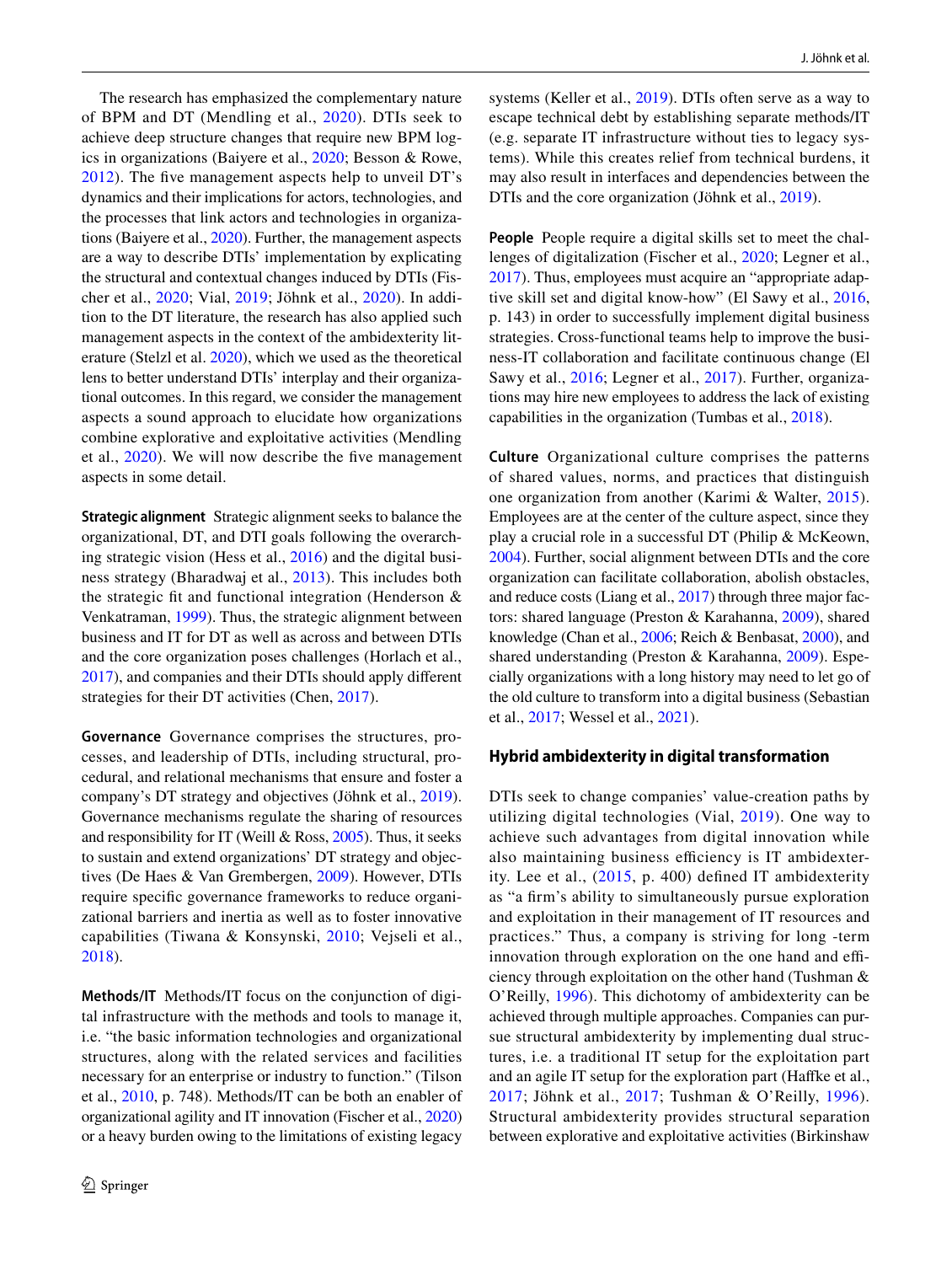& Gupta, [2013](#page-19-19)). In contrast, contextual ambidexterity simultaneously pursues both activities across a business unit or a company without structural separation (Gibson & Birkinshaw, [2004\)](#page-19-20). Thus, contextual ambidexterity balances explorative and exploitative activities in the company by encouraging individuals to decide for themselves how to allocate their time between the activities (De Clercq et al., [2014;](#page-19-21) Gibson & Birkinshaw, [2004](#page-19-20); Sethi & Sethi, [2009\)](#page-21-23). Therefore, structural and contextual ambidexterity difer in the extent of structural separation as well as the specialization and roles of senior managers (Ossenbrink et al., [2019](#page-20-6); Raisch & Birkinshaw, [2008](#page-21-24)). However, companies that apply either structural or contextual ambidexterity are limited in their options, which is why companies must combine the two approaches (Chen, [2017;](#page-19-16) Ossenbrink et al., [2019\)](#page-20-6). Further, as exploration (change) and exploitation (stability) should constitute an interdependent and mutually enabling duality, companies must manage their DTIs accordingly. Otherwise, exploration and exploitation may form a duality of opposing activities (Farjoun, [2010](#page-19-2); Magnusson et al., [2014;](#page-20-27) Turner et al., [2013\)](#page-21-25).

DTIs involve both strategizing and strategy implementation, which makes them particularly suitable for analyzing their contributions to ambidexterity (Gregory et al., [2015](#page-19-1)). Yet there have been few insights into how incumbents manage multiple concurrent DTIs and the corresponding changes. Further, we lack a thorough understanding of the complementarity of structural and contextual ambidexterity and how companies combine them to foster hybrid ambidexterity (Ossenbrink et al., [2019](#page-20-6)). We draw on preliminary work that has shown that DTIs involve both structural and contextual changes against the backdrop of hybrid ambidexterity (Jöhnk et al., [2020\)](#page-20-7). However, our understanding of DTIs' interplay, their interdependencies, and suitable management approaches is still in its infancy. Thus, we seek to explicate the interplay of multiple concurrent DTIs and their contribution to hybrid ambidexterity in companies.

### **Method**

To investigate the interplay of multiple concurrent DTIs against the backdrop of hybrid ambidexterity, we chose a qualitative-empirical research approach. Generally, qualitative-empirical research helps to develop a more in- depth understanding, generating new insights into emerging phenomena (Bettis et al., [2015\)](#page-19-22). We conducted a multiple-case study with three cases that engage in DT by establishing multiple concurrent DTIs (Eisenhardt [1989;](#page-19-23) Yin, [2009](#page-22-4)), investigating the cases' intricate real-world settings and triangulate our fndings with evidence from diferent sources. In the following, we describe our data collection and analysis as well as the cases' general settings to familiarize the reader with the companies' contexts, overarching challenges, and their general approach to DT.

#### **Data collection and analysis**

Following a purposive sampling approach, we selected and contacted cases that engaged in DT (Bhattacherjee, [2012](#page-19-24)). Specifcally, we sought out companies that were reporting considerable complexity owing to their various DT activities (i.e. multiple concurrent DTIs) and links to the deep structures of their core organization (i.e. incumbents). Accessibility to case material (e.g. facilitated by previous cooperation or personal contact with executives) was another decision criterion to provide sufficient data for in-depth analysis. We organized data collection sequentially for the three cases to account for the emerging understanding of DTIs and their interplays during our research process (Carroll & Swatman, [2000\)](#page-19-25). Data collection for case 1 took place in 2018, with cases 2 and 3 following in 2019 and 2020, respectively. This allowed us to gradually sharpen the focus of our research question, data collection, and theorizing. For instance, in line with prior research (Göbeler et al., [2020](#page-19-4); Jöhnk et al., [2017,](#page-20-2) [2019](#page-20-9); Ossenbrink et al., [2019\)](#page-20-6), ambidexterity emerged as an appropriate theoretical lens during the data collection and analysis of case 1, which helped us to focalize data collection in the two later cases (Jöhnk et al., [2020](#page-20-7)). We conducted 30 semi-structured interviews until we had reached data saturation per case (Saunders et al., [2018](#page-21-26)) and gathered additional data from other sources (feld observations, internal presentations and documents, and publicly available media information) to triangulate our fndings (Myers & Newman, [2007](#page-20-28)). Our semi-structured interviews covered three major blocks: (1) a brief introduction, (2) interviewees' understandings of DT activities, and (3) the interplay of multiple concurrent DTIs. The questions in block 1 addressed each interviewee's position, role, experience, and career path. In block 2, we probed each interviewee's involvement in and attitude to the organizational DT activities. For instance, we asked the interviewees to provide a general overview over the DT strategy and to place their role and responsibility into a bigger picture. As another example, we asked for the foci and scopes of the DTI(s) that the interviewees were involved in. In block 3, we sought to understand how the case company managed its DTIs, their interplay, and their links to the core organization. For instance, we asked to what extent the DTI(s) depend on the core organization as well as whether and how DTI outcomes are integrated into the core organization. During the interviews, we adapted the questions to shift the interviews' focus depending on the interviewees' knowledge and de facto expertise (Myers & Newman, [2007\)](#page-20-28). With one exception, we recorded all the interviews with their permission, and transcribed and analyzed 1,601 interview minutes.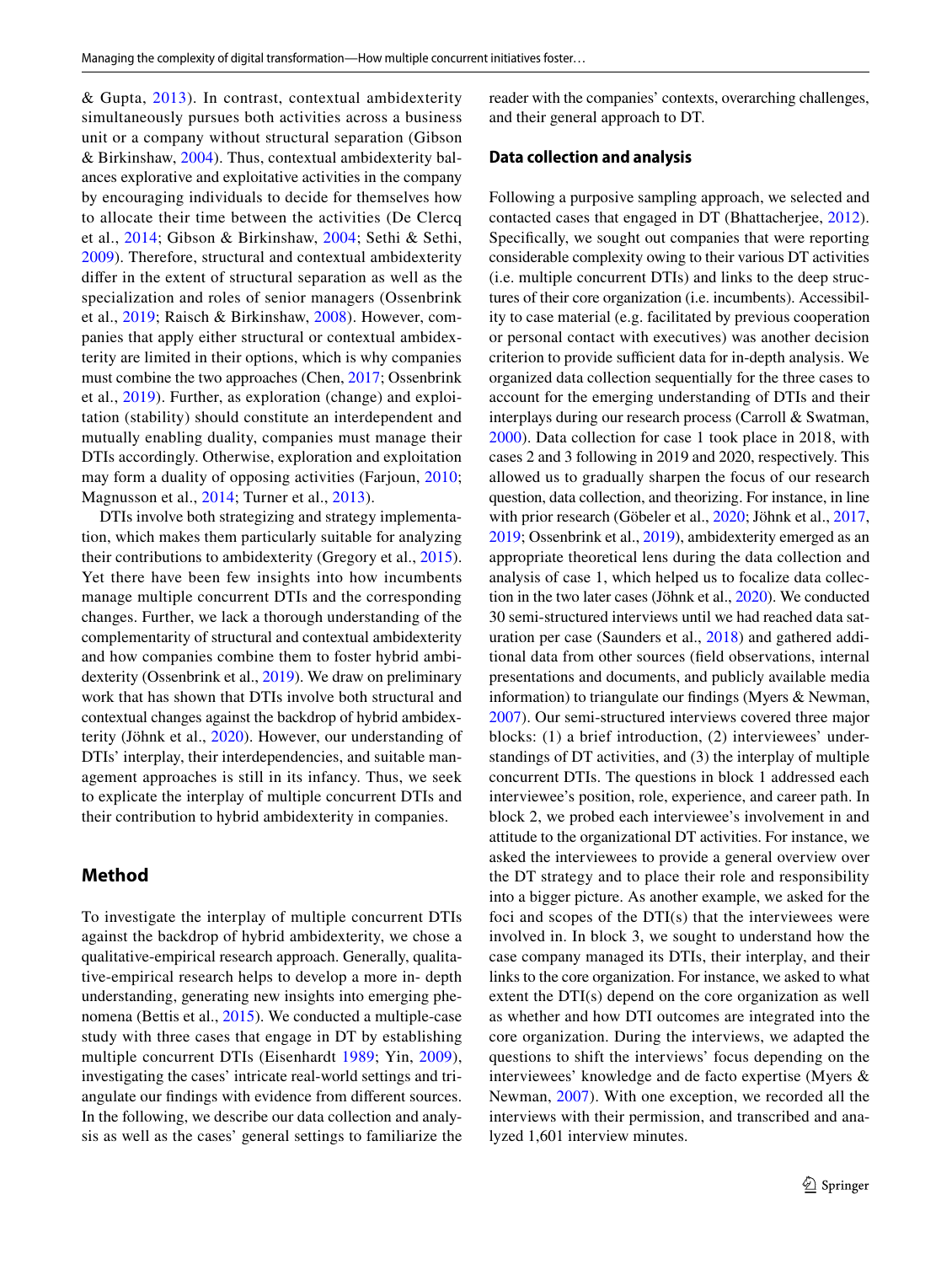For data analysis, we used qualitative content analysis techniques and analyzed our data in MAXQDA (Mayring, [2014](#page-20-29)), jointly developing a literature-based categorial coding scheme that refected both our initial insights from data collection and their theoretical underpinnings (see the theoretical foundations and Table [8](#page-18-1) in the Appendix). The frst three authors then systematically analyzed the interviews word-for-word by assigning interviewee statements to our categorial coding scheme. We made use of annotations (code comments) and theoretical memoing to preserve emerging explanations or coherences (Saldaña, [2021](#page-21-27)). To deeply immerse in the data and to identify with the case context, the three coding authors each analyzed one case. During data analysis, all authors discussed the coding approach, eventual ambiguities, and preliminary fndings in joint coding sessions. The frst three authors would advocate for their specifc case and challenge the approach of the other coders, while the fourth author took an observer role to abstract fndings across the cases from an outside perspective. During these discussions, we also involved the additional data so as to broaden our understanding of the case co mpanies and to contextualize the interviewees' statements. For instance, board presentations provided the necessary strategic background for interviewees' assessments of a DTI's focus. This process led us to 525 codifed statements from our 30 interviews, organized into three categories and 11 subcategories. Finally, we synthesized our fndings in tabular form and juxtaposed the cases to conclusively discuss our fndings.

#### **Case settings**

AutoCo (anonymized company name) is one of the world's largest premium car manufacturers. The current digitalization trends are changing the automotive industry both in terms of customer demands and general mobility concepts. Thus, competitive pressure increases and induces the need for DT. Eager to exploit these new opportunities, AutoCo has begun to adapt digital technologies to resolve individual consumer needs. It initiated a digital business strategy to aim for 'digital championship' in its industry, a strategy implemented through multiple concurrent DTIs. For one thing, this includes activities in automotive connectivity, autonomous driving, carsharing, and electric car-based services. For another thing, this includes an overall cultural change within the company.

FoodCo (anonymized company name) is one of the world's largest players in its fast-moving consumer goods category. It is driven by digital technologies and end-consumers' behavior changes, including an increasing demand for digital services around the daily use of FoodCo's products. Further, born-digital players, especially digital platforms, are increasingly impacting on the industry's sales channels and may take over the future (digital) touchpoints with end-consumers. Thus, FoodCo initiated a digital business strategy to aim to build a 'digital food ecosystem' in which it could explore digital business models. To accelerate speed, this involved parallel activities to drive digital strategy, reshape existing structures, test multiple digital opportunities, and cultivate cultural change.

MedCo (anonymized company name) is a family-owned manufacturer of medical aids. Since its inception, it has experienced rapid growth, and has become a world-leading provider of medical aids and care concepts. This growth entailed signifcant challenges to its organizational structure and IT setup. MedCo has also recently recognized the need for digital-enabled solutions to take care of an individual's health. Thus, it placed a DT roadmap at the top of its priority list and aims to become the 'digital industry benchmark' among its competitors. Thus, business and IT are driving separate DTIs to account for the emergence of digital technologies and the associated shift in customer behaviors.

Table [1](#page-5-0) below and Table [6](#page-16-0) in the Appendix provide details on the cases, the interviews per case, and the interviewees.

Overall, all three cases engaged in DT by establishing multiple concurrent DTIs. Further, as incumbents with a long legacy, they exhibit an interesting context on how established companies seek to foster explorative activities to cope with DT challenges and new organizational demands. Yet, the three cases difered concerning their size, business, and specifc approaches to implementing and managing their DTIs.

<span id="page-5-0"></span>**Table 1** Overview over the collected case data

| Case              | Case $1 - \text{AutoCo}$                                                                        | $Case 2 - FoodCo$                                                                         | Case $3 - MedCo$                                                                      |  |  |  |
|-------------------|-------------------------------------------------------------------------------------------------|-------------------------------------------------------------------------------------------|---------------------------------------------------------------------------------------|--|--|--|
| <i>Industry</i>   | Automotive                                                                                      | Food and beverages                                                                        | Medical aids                                                                          |  |  |  |
| Employees         | $\sim$ 300,000                                                                                  | ~10,000                                                                                   | $\sim 3,000$                                                                          |  |  |  |
| Years in business | > 130                                                                                           | >120                                                                                      | >100                                                                                  |  |  |  |
| Claimed DT focus  | Establishing digital championship to<br>resolve individual mobility consumers'<br>needs         | Building a digital food ecosystem to<br>explore digital business model oppor-<br>tunities | Becoming the industry benchmark for<br>digital-enabled individual health<br>solutions |  |  |  |
| Data              | 8 interviews                                                                                    | 10 interviews                                                                             | 12 interviews                                                                         |  |  |  |
|                   | Field observations, internal presentations, documents, and publicly available media information |                                                                                           |                                                                                       |  |  |  |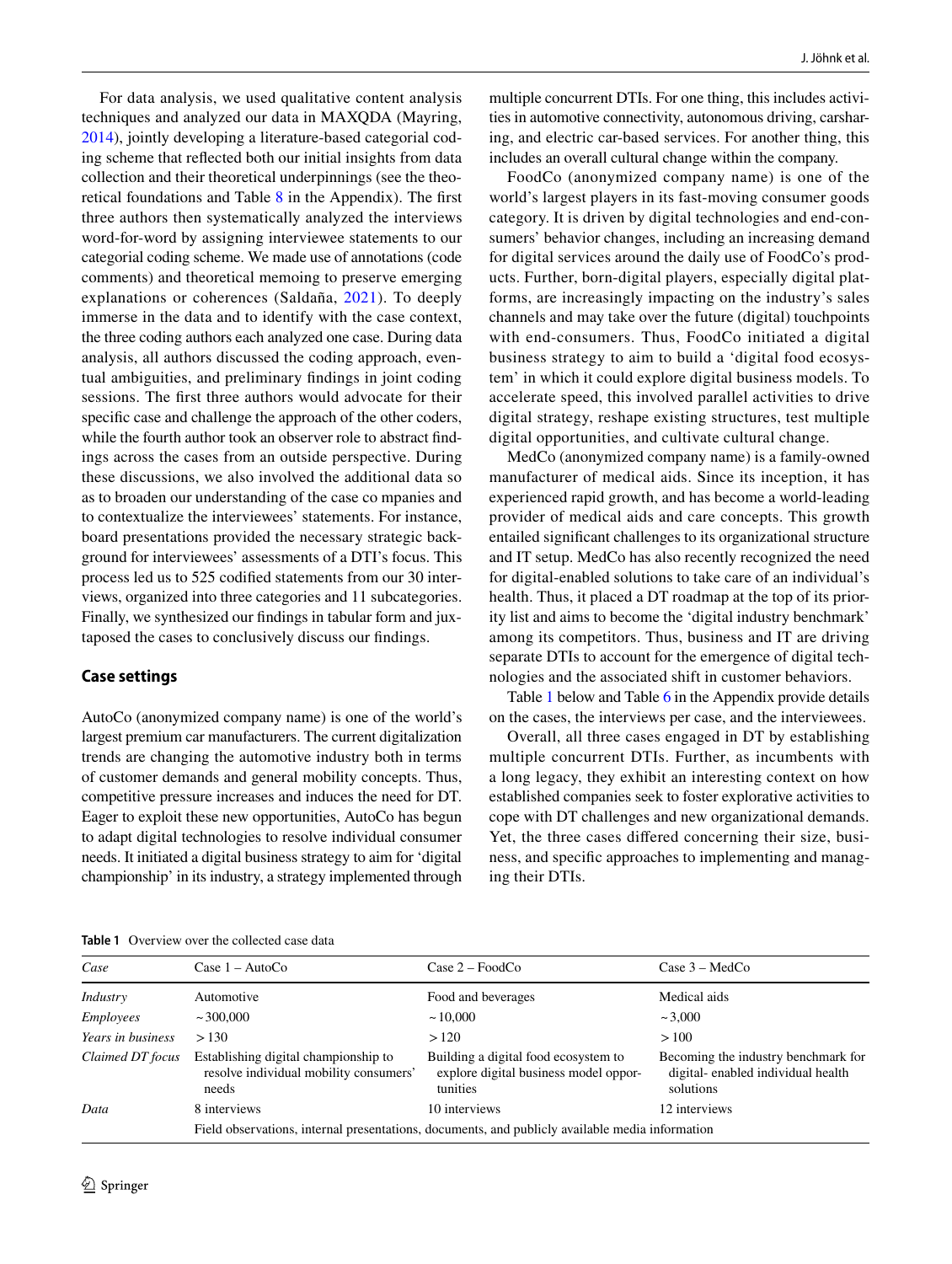## **Findings**

Analyzing the DTIs and their interplay, we found diferent approaches to both organizing and managing DTIs. We will structure our fndings by frst describing the specifc DTIs found per case and explicating their embedding in the cases' contexts. We will focus on the DTIs' purpose, their organizational anchoring, and interdependencies between DTIs and between the DTIs and the core organization. Next, we will describe the fve DTI management aspects for the three cases, the challenges resulting from multiple concurrent DTIs, and approaches to interplay management to overcome the challenges. Finally, by synthesizing our fndings across all three cases, we shed light on how our three cases cope with multiple concurrent DTIs, enabling us to theorize on their contributions to foster hybrid ambidexterity in the discussion.

#### **Digital transformation initiatives in our three cases**

For all three case companies, velocity, fexibility, and customer focus are key success factors, which is why they pursue transformation activities in focus areas around the customers, data, value propositions, the organization, operations, and the transformation management. However, all three cases are longstanding players that have grown over many years in industries where capabilities for cost-efficient and premium manufacturing are critical. Thus, they must manage a fairly large number of existing legacy systems, while lacking relevant DT capabilities. Further, organizational inertia and resistance threaten DT success. Thus, all three cases had launched dedicated DTIs for a successful DT. Besides anonymization, we directly inherited the DTI denotations from the cases. Yet, the observed DTIs corroborated the descriptions of specifc DTIs in previous work (see [3\)](#page-1-0). In the subsequent analysis, we will focus on all our cases' DTIs that were apparent during the data collection. While we made no selections or restrictions, our data may still not represent an exhaustive collection of all DTIs per case. This is unsurprising, given the cases' size and the need to concentrate our data collection efforts to collect sufficient information on the DTIs' interplay. However, the observed DTIs still pose considerable complexity in the cases and thus constitute a fertile source of insights to answer our research question.

AutoCo is eager to make use of the opportunities promised by DT and had recently begun to innovate in mobility services. However, AutoCo also has a great number of legacy systems to manage. It faces the overall challenge to combine automotive manufacturing with novel digital services and the various DTIs. Thus, AutoCo has initiated a dedicated digital business strategy that advances three diferent DTI types, comprising a digital unit as *delivery-focused DTI* (DTI1-1), an incubator as *innovation-focused DTI* (DTI1-2), and a cultural change program as *change-focused DTI* (DTI1-3) (see Table [2\)](#page-7-0).

FoodCo faces two main challenges regarding its targeted exploration of new value propositions. First, it lacks crucial capabilities, for instance, swift prototype validation, process fexibility, and consumer centricity. Second, FoodCo is organized decentrally compared to industry competitors. Local countries partly operate own value chains, produce their own products, and make independent decisions regarding their value proposition s. Although this has enabled market growth for years, the structure had reached its limits. To resolve both challenges, the CEO had initiated four DTIs: A digital strategy unit as *delivery-focused DTI* (DTI2-1) whose early outcomes led to an innovation process unit as another *delivery-focused DTI* (DTI2-2), a new business model unit as *innovation-focused DTI* (DTI2- 3), and a cultural change program as *change-focused DTI* (DTI2-4) (see Table [3](#page-8-0)).

MedCo's concentrated DT efforts began with the hiring of a new CIO for the vacant position. As the CIO was also held responsible for all digitalization efforts in the IT department, he was thus put in a combined CIO/CDO role. As one of his frst measures, the CIO/CDO developed a digital roadmap to get a clear vision for the imminent transformation. From this, MedCo has established three DTIs: Digital projects as *delivery-focused DTI* (DTI3-1), an innovation lab as *innovation-focused DTI* (DTI3-2), and a cultural change program as *change-focused DTI* (DTI3-3) (see Table [4](#page-9-0)).

### **Analysis of the fve digital transformation initiative management aspects**

We will now use the fve management aspects to provide details of how our three cases managed their multiple concurrent DTIs within their organizational context.

#### **Strategic alignment**

Within AutoCo, strategic alignment comprises not only the alignment of DTIs with the digital business strategy, but the alignment across the separate business units as well via a top-down strategy alignment process. Each department has its own strategy, which it derives from the business strategy. "*There is a corporate strategy, […] then there is the IT strategy, then there is the one from our management, […] and of course we also have an e- commerce strategy. […] our management has ensured that the company's existing strategies are incorporated into our strategy.*" (A4). The DTIs emphasize a shared understanding of the strategy and the objectives. "*Every six weeks, we lock ourselves in for two days and work out our overall strategy, […], the how, what, and who. We not only work it out together, but we also manifest it together.*" (A7). However, we observed that structural separation of DTIs may lead to uncertainty in the company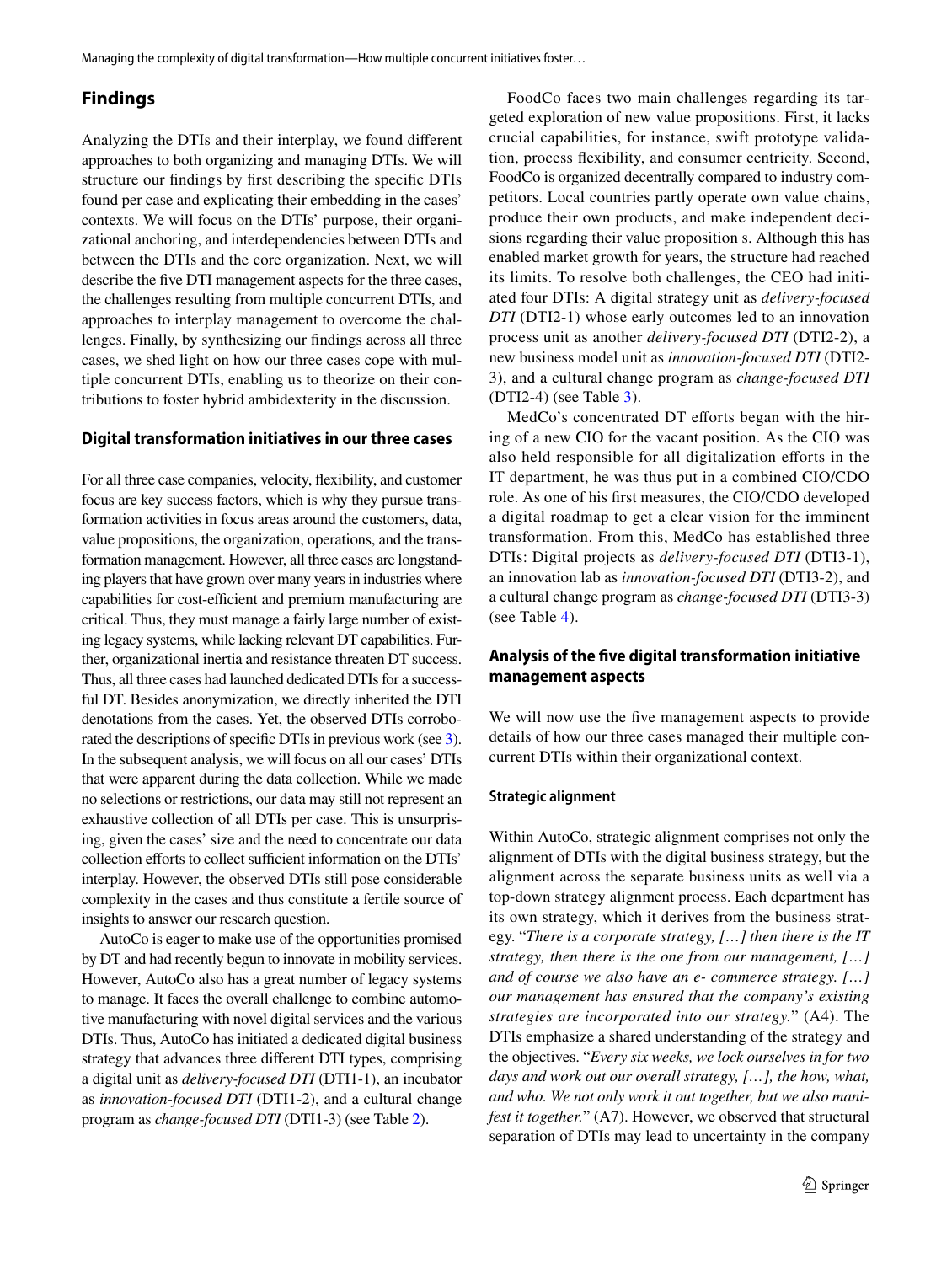|                                        | <b>Table 2</b> Overview over the digital transformation initiatives at AutoCo                                                                                                                                                                                                                                                         |                                                                                                                                                                                                                                                                                                           |
|----------------------------------------|---------------------------------------------------------------------------------------------------------------------------------------------------------------------------------------------------------------------------------------------------------------------------------------------------------------------------------------|-----------------------------------------------------------------------------------------------------------------------------------------------------------------------------------------------------------------------------------------------------------------------------------------------------------|
|                                        | Description                                                                                                                                                                                                                                                                                                                           | Exemplary quotes                                                                                                                                                                                                                                                                                          |
| focused DTI<br>Delivery-<br>)<br>TII-1 | • Touchpoints to corporate departments, but only partially bound to corporate<br>• Responsible for innovative projects and digital services at AutoCo<br>$\bullet$ A legally separated digital unit for marketing and sales<br>structures, standards, and processes                                                                   | " $\{ \}$ and because it is a legal entity, we can implement a few things that would<br>otherwise not work within the group." (A3)                                                                                                                                                                        |
| DT11-2                                 | • Corporate employees are seconded on a project-by-project basis and are sus-<br>Innovation-focused DTI $\bullet$ Builds entirely new business models and services for the external market<br>• A self-sufficient legal entity that reports directly to AutoCo's CIO<br>pended legally and disciplinarily during the project duration | " $\{ \}$ the greatest possible freedom that a subsidiary can have in order to make our<br>recruiter, our own purchasing processes, so that we can act and work completely<br>decisions 'faster, higher, and further.' Therefore, we have our own HR, our own<br>detached from corporate processes." (A7) |
| Change-focused DTI<br><b>DT11-3</b>    | · Different organizational strategies for disparate regions and business units<br>• Promotes all related cultural aspects and a shared understanding of DTIs<br>$\bullet$ An organization-wide digital vision and cultural change program                                                                                             | stands it. And everyone understands our vision. So, everyone can work with it."<br>"The art is to formulate your vision and strategy so simply that everyone under-<br>$\mathbf{A}8$                                                                                                                      |

J. Jöhnk et al.

concerning the strategic alignment and goals of the DTIs. "*I am not clear about the goals of DTI1-1. Is it a delivery unit? How are they measured afterwards?*" (A4).

Within FoodCo, owing to the historical decentral struc tures, strategic alignment between DTIs and the core organi zation in local countries remains challenging. Further, the core organization lacks capabilities and incentives to realign its day-to-day priorities for aligning to the DTIs' top-down strategy. "*We have the problem of decentralization […] countries can actually act and decide fairly autonomously, and whether they have implemented this now, nobody has actually taken proper ownership of it […].*" (F7). Also, uncertainty concerning DTIs' strategy is arising in a bottomup way: "*I don't have a feeling like 'okay these are the topics, this is our strategy.' […] There's a crack, I would say, in the company.*" (F10). In response, DTIs adapt their strategic alignment to "*credos such as 'as international as possible and as local as needed'*." (I7) *.* Thus, they provide top- down guidance: *"[…] say exactly which brands, […] new business model […], innovation […] have a growth strategy that I can apply internationally […] quantifed, measurable, backed up with KPIs.*" (F7). In addition, DTIs train agents in the core business organization to push DTI strategy in a bottom-up way: "*[…] enable the people who are there as local activa tors, who can then act on themselves.*" (F8).

Within MedCo, the digital roadmap aligns its DTI3-1. "The digital strategy depicts where MedCo wants to be in the future, and the roadmap shows the important topics with its prioritization for the next years." (M5). Further, the other DTIs seek to contribute to one or several of MedCo's stra tegic pillars of digital business strategy. "Our strategic pil lars are DT, increase innovativeness, launch new products, establish e-commerce, and enable our people." (M4). Thus, the strategic alignment of MedCo's DTIs is mainly ensured by overarching strategic directives and close top manage ment involvement. "I have the feeling that [the CIO/CDO] supports us and moves things forward to find solutions." (M6). Despite all alignment efforts for individual DTIs and apparent interdependencies between DTIs, there is a lack of alignment across DTIs, which hampers or even inhibits potentials from DTIs' collaboration. "[DTI3-1] and [DTI3- 2] are not close, although they have similar ideas. This is also why there is some hostility. […] It could be a fruitful partnership if you respect one another." (M4).

### **Governance**

<span id="page-7-0"></span>We found that AutoCo's DTI1-1 has diferent and more urgent demands than the core organization. "In fact, the organization is unable to simply approve the purchasing of these apps. I have to do a test order, which takes four weeks with legal and costs money, and by then I've lost a month, when I could already have installed the tool."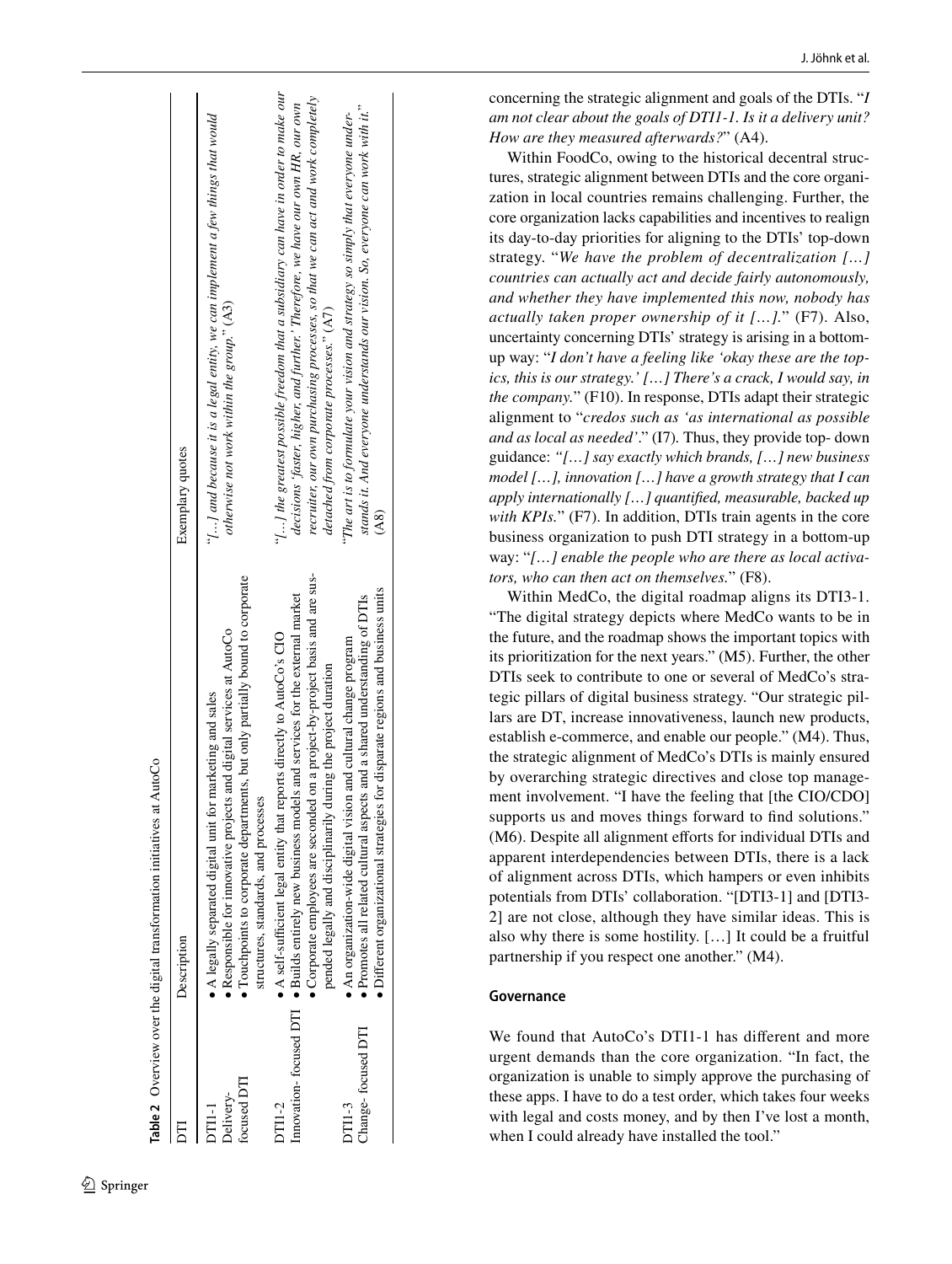<span id="page-8-0"></span>

|                                    | Description                                                                                                                                                                                                                                                                                                                                           | Exemplary quotes                                                                                                                                                                                                                    |
|------------------------------------|-------------------------------------------------------------------------------------------------------------------------------------------------------------------------------------------------------------------------------------------------------------------------------------------------------------------------------------------------------|-------------------------------------------------------------------------------------------------------------------------------------------------------------------------------------------------------------------------------------|
| focused DTI<br>Delivery-<br>DT12-1 | Crafting and iterating an overarching DT strategy while supervising a decen-<br>• Working closely with the core organization, the unit is integrated into struc-<br>A separate unit led by corporate strategy that reports directly to the CEO<br>tralized DT program in the core organization<br>tures, standards, and processes                     | ated and led the digital transformation office [] where over fifty-five projects in<br>" $\ldots$ ] we've done twelve projects in the digital transformation area and we've initi-<br>the organization have been involved []." (F6) |
| Delivery-focused DTI<br>DT12-2     | · Based in the international marketing department, a first-line report to the CEO<br>· Implement and train users on a digital innovation process tool, to support<br>• Harmonizing and digitalizing decentral, local innovation processes<br>FoodCo in exploring new customer-centric value propositions                                              | [] The operational guys that need it to work didn't know what to do (before)."<br>"[] to find one harmonized way to work together inside the entire organization.<br>$\widetilde{F}$ 9)                                             |
| Innovation-focused DTI<br>DT12-3   | · Based in the international marketing department, but most projects have direct<br>• Legally integrated, but projects are decoupled from the core organization, and<br>work with the core organization only for critical resources (e.g. expert input)<br>then pursue partnerships for scale<br>• Develop and validate prototypes,<br>CEO visibility | "[] to have a kind of lean startup [] to avoid the whole overhead that you nor-<br>mally have in a large static-acting organization to try new things quickly. []<br>learn and to go into the next $[]$ ." $(F4)$                   |
| Change-focused DTI<br>DT12-4       | • An organization-wide program to promote all cultural aspects related to the DT<br>• Focusing on for instance developing capabilities for partnerships' openness or<br>department, which is a first-line report to the<br>agility with the core organization's employees<br>• Located in the international HR<br><b>CEO</b>                          | willingness to take risks, pragmatism [] We are trying to establish new ways of<br>"[] behind it were clearly the agile values with more freedom, more trust, more<br>working, new approaches, new ways of thinking." (F10)         |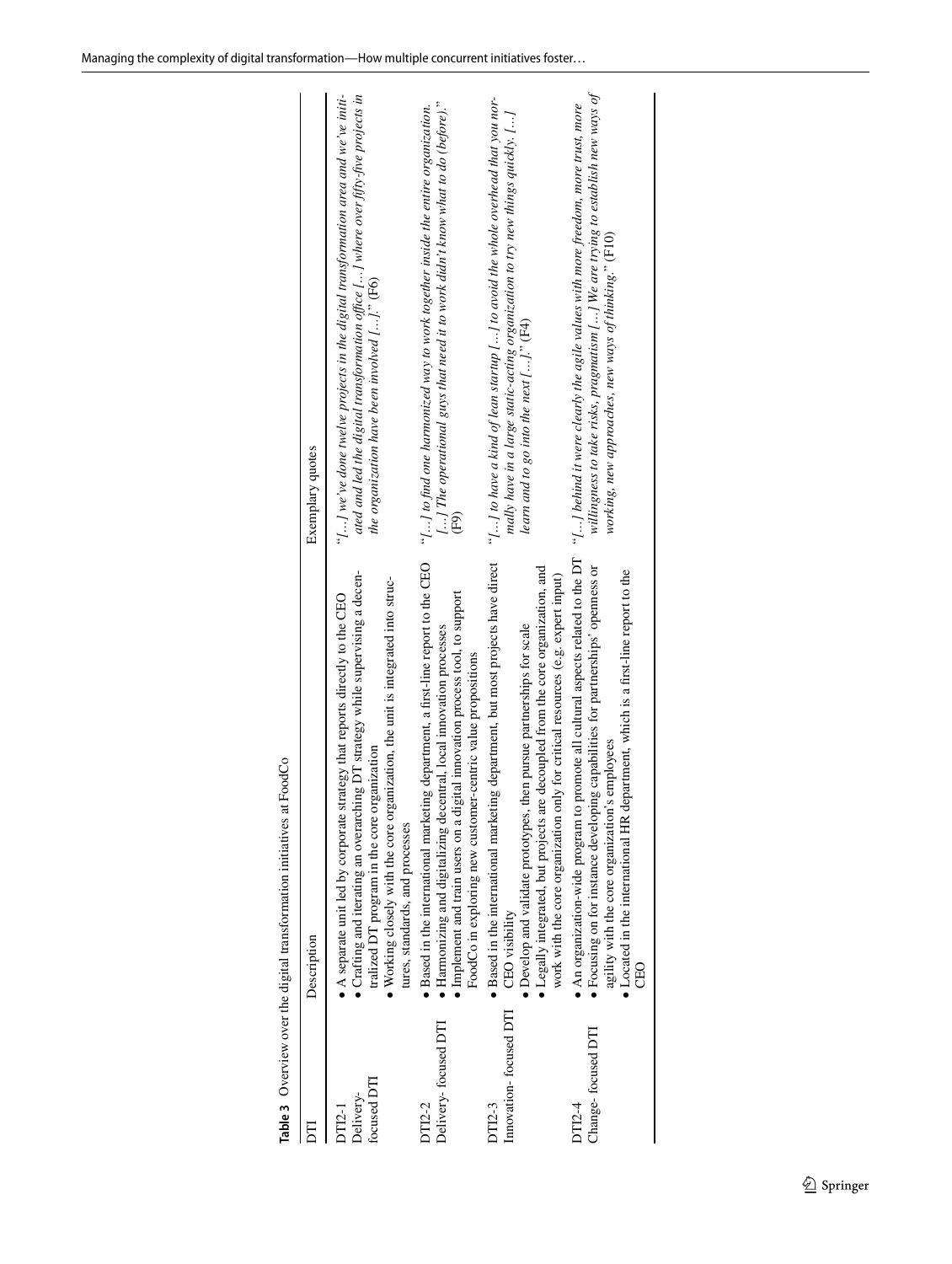|                                      | Table 4 Overview over the digital transformation initiatives at MedCo                                                                                                                                                                                                                                       |                                                                                                                                                                                                                                                                                                                                                                       |
|--------------------------------------|-------------------------------------------------------------------------------------------------------------------------------------------------------------------------------------------------------------------------------------------------------------------------------------------------------------|-----------------------------------------------------------------------------------------------------------------------------------------------------------------------------------------------------------------------------------------------------------------------------------------------------------------------------------------------------------------------|
|                                      | Description                                                                                                                                                                                                                                                                                                 | Exemplary quotes                                                                                                                                                                                                                                                                                                                                                      |
| Delivery-focused DTI<br><u>этра-</u> | nensive transformation of MedCo's legacy IT<br>landscape and innovative projects (e.g. a digital workplace, customer-facing<br>· Follow the digital roadmap, providing a strategic vision for MedCo's DT<br>A virtual project team led by the CIO/CDO<br>• Responsible for both the compreh<br>apps)        | employees $\left[\ldots\right]$ the goal is that all topics converge somewhere, and a small circle<br>of employees holds all the reins to control the projects and coordinate them bet-<br>"So many projects are running that were somehow very dispersed and not coor-<br>dinated with one another. [] Thus, this virtual organizational unit convenes<br>ter." (M5) |
| Innovation-focused DTI<br>DT13-2     | however, it is not compulsory that innovations comprise digital technologies<br>$\bullet$ Focusing on generating new business ideas across MedCo's business units;<br>· Deliberately detached structures and procedures so as to enable innovative<br>A separate unit led by the CMO<br>thinking            | parency, and interdisciplinary exchange – it embodies the courage to experiment,<br>great ideas into market-ready concepts. It builds on a culture of openness, trans-<br>"Our Innovation Lab brings people, skills, and technologies together to develop<br>to question, and to think completely differently." (the company's homepage)                              |
| Change-focused DTI<br>DT13-3         | · Topics are the future of work, increasing employees' participation, engagement,<br>• Overarching program bundling efforts to redefine and proactively design work<br>and satisfaction, as well as occupational health management<br>The HR department is mainly responsible<br>and collaboration at MedCo | because this is the first time in the company's history that information is really<br>"(related to $DT$ ) [] what will be the future working models, the places of work,<br>and then accordingly the new workplaces. The project has given rise to many,<br>many information events, which the employees are very enthusiastic about,<br>actively provided []." (M10) |
|                                      |                                                                                                                                                                                                                                                                                                             |                                                                                                                                                                                                                                                                                                                                                                       |

(A2). This leads to frustration within DTI1-1, which fnds workarounds for a faster process. "*We usually go through the standard processes, but that takes too long. Then, we have to escalate again, so that our process gets picked out, and gets faster treatment.*" (A2). Further, AutoCo has overall measures for success that don't ft a digital business model. "*Nobody asked how many more customers we actually have* 

At FoodCo, the DTIs are developing in parallel to the exist ing governance. Since the CEO sponsors the DTIs directly from his budget, the DTIs have high freedom concerning budget use and how they approach their focus area. The DTIs decide that, the less relevant the core organization is for the

*on our platform as a result of the release.*" (A4). Thus, as A4

stated, "*today we measure the wrong things.* "

DTI's focus area, the more they decouple themselves from FoodCo's governance: "*[…] give this team freedom that they wouldn't have in the normal FoodCo structure. […] the pos sibility for us to decouple ourselves from existing processes and organizational structures.*" (F2). However, this approach to DTI governance leads to organizational barriers to the core organization: "*Everybody hated the platform. Because we were suddenly allowed to do everything we wanted, we could do everything diferently.*" (F5). Ultimately, this led to a situation where the core organization worked together with a DTI only to please FoodCo politics, without any interest in adapting the DTIs' approaches: "*What was dangerous was that […] some countries went political and started using [DTI approaches] just for the sake of making us happy*." (F9).

While all three DTIs at MedCo broke free from the com mon organizational governance chassis, their specifc imple mentations difered. For instance, DTI3-2 is a new unit, while DTI3-1 comprises virtual teams for individual projects with few permanent employees: "*Virtual teams should central ize the eforts and take over responsibility. […] It involves employees only for the duration of the project, besides a small team that holds the reins.*" (M5). Further, MedCo initi ated new meetings and formats to account for DTIs' new stra tegic directions and cross- functionality. "*We have diferent meetings, for example, a digital committee that involves the executive directors, CIO/CDO, the head of core IT, and [sev eral business unit managers] to discuss the digital projects.*" (M12). Besides the structural separation and new decisionmaking processes, MedCo also established a structured IT service management at the interface between the DTIs and the core IT. This helped especially DTI3-1 and DTI3-2 in requesting core IT services (e.g. infrastructure provision). "*It is important that we get transparency on what must be done. […] Then we can evaluate (all requests).*" (M11).

## **Methods/IT**

<span id="page-9-0"></span>At AutoCo, we noted that the DTIs' methods and infrastruc tures difered in their dependency on the core IT. On the one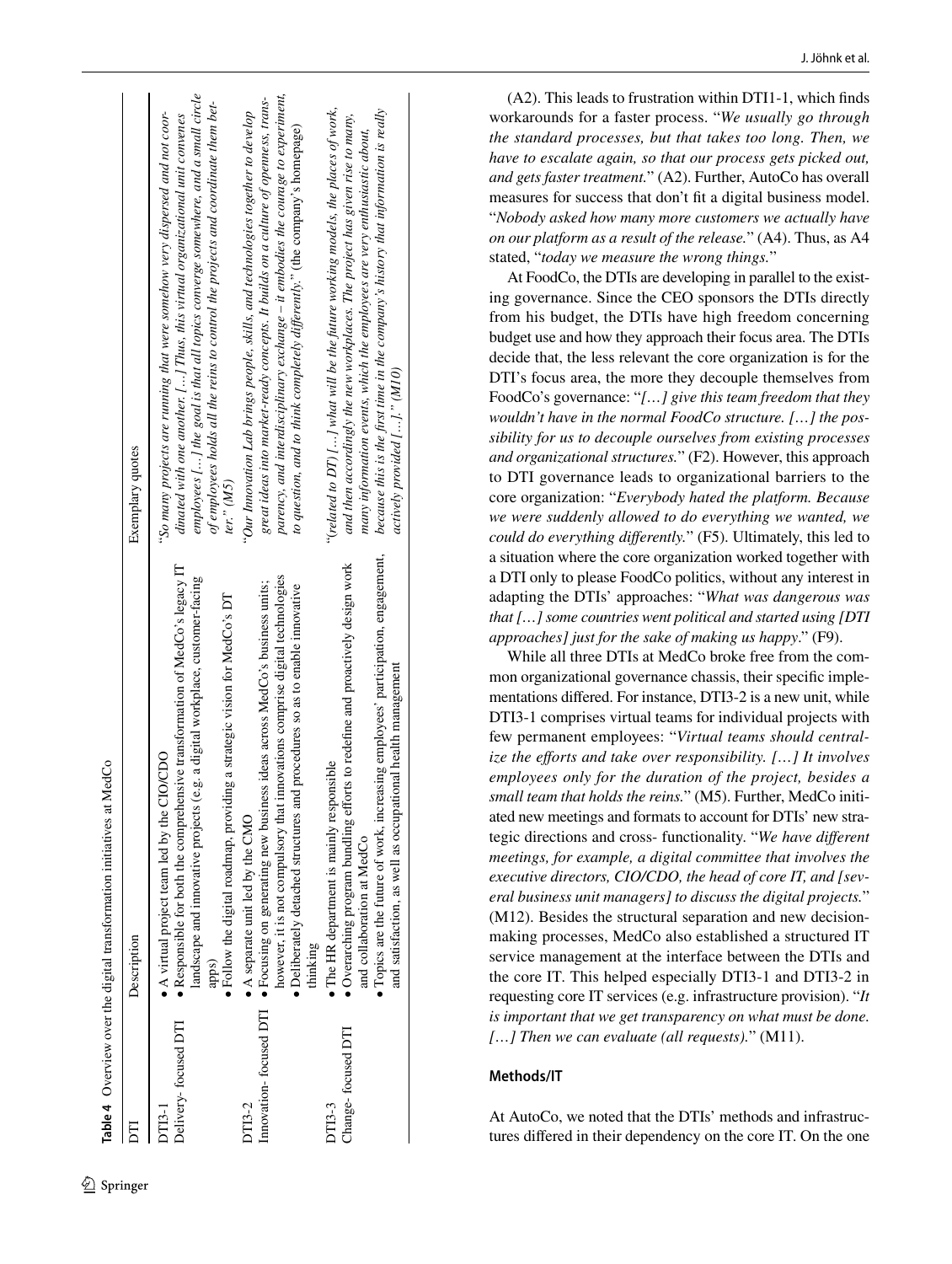hand, DTI1-1 was closely linked to the infrastructure. "*We have very tight interfaces to the IT infrastructure. […] we couldn't do everything by ourselves [...]. However, the processes are still too slow for what we would need.*" (A4). On the other hand, DTI1-2 acted largely independently. "*We […] are completely detached from all the group processes there*." (A7). However, this is only possible as DTI1-2 designs products and services for the external market. "*There is a completely standalone business […] because we will also position it on the external market.*" (A7). Therefore, there was no need to ensure compatibility between the services and AutoCo's IT.

At FoodCo, we noted that DTIs have interfaces to the core IT depending on the closeness of a DTI's focus areas to the core organization: "*The internal IT is an infrastructure IT. […] the problem is simply speed. […] get to the market in time […] means as lean as possible, which also means not touching any of FoodCo's complex structures.*" (F5). More closely linked DTIs sufered from a slowdown owing to old legacy systems: "*We could only involve most of the countries […] because some countries […] can't even access our software*." (F9). However, whenever they pushed to implement new tools and methods inside FoodCo, the DTIs felt a uniting, shared purpose among one another and with the existing core organization: "*what is applicable in many, almost all teams, are a few agile methods or new tools and methods […] this brings transparency, clarity, focus*." (F10).

MedCo's DTIs generally depend on the core IT and its services. For IT provision, MedCo did not diferentiate or discriminate across the DTIs or against other requests. Also, the ongoing transformation of MedCo's legacy IT landscape with various historically grown applications ties up scarce resources. Thus, the core IT often struggles to adhere to the DTIs' ad hoc demands. "*We rely on the [core IT] to support us. I must keep after them, they are so involved in day-to-day operations. […] Something must sufer, either the daily business or our projects.*"

(M3). Thus, MedCo also considers external service provision for its DTIs, for instance, to develop new customerfacing apps faster. "*We face the challenge to get more and more independent from our internal infrastructure. […] In the past, it was forbidden to utilize external resources, but we must leave this behind now.*" (M9). Tools introduced by the DTIs are typically shared, providing value to the core IT and across the company. "*Our digital workplace project covers various topics for the business units that wish to become digital. Meetings often unveil that we have existing solutions that are not yet being used.*" (M10).

#### **People**

DTIs deal with continuous change, which requires interdisciplinary skills. "IT and business must work as closely as possible, […] In such a product development with so many short-lived or quick decisions, this doesn't work if the departments are too far apart." (A1). This is why DTIs combine skills from both business and IT to get the necessary know-how for decision-making. "We need people who understand the overall context of the infrastructure for the customer process, and they must have very broad cross-sectional knowledge." (A6). However, AutoCo was having a hard time attracting high-potential staff with digital capabilities, since they prefer to work for digital firms. Nonetheless, AutoCo needs these capabilities so as to remain competitive. "At the moment, there are very few people who are really good […] and we want to have the best […] to build the best products in the market." (A2).

At FoodCo, levering talent with the necessary interdisciplinary and digital skills is challenging for DTIs that focus on transforming the core organization: "*[…] employees who have many more digital connections with technologies […] cannot be used to their full potential in the existing organizational structure […]*" (F4). Further, such talent remains scarce and challenging to attract, which is why FoodCo situationally shares talents across multiple DTIs: "*There are another ten people or so […] who are for instance product designers and […] who work on [this DTI] […] partly full-time and partly as a shared service.*" (F3). Regarding its existing workforce, FoodCo is struggling to lever employees for collaboration with DTIs or DTIs directly: "*At one time we had hired all these over twelve-thousand employees […] because they were and are good people. But still, we fnd it difcult to realize this potential [in our transformation].*" (F10).

Considering the faws in MedCo's business-IT collaboration to date, the DTIs deliberately involve cross- functional teams and collaboration. "*My project team comprises representatives from sales and marketing as well as a business intelligence expert and an administrator.*" (M3). Thus, the DTIs understand that they are business partners instead of mere service providers. "*The business units were used to throwing a business problem at us and getting it solved, or not.*" (M11). Further, despite the defciencies in strategic alignment of the diferent DTIs, individual employees seek informal knowledge exchange and collaboration. "*Personally, I am quite closely networked with [DTI3-2].*" (M4). However, the collaboration between DTIs and the core IT lacks a shared understanding. Thus, the CIO/ CDO and DTI3-3 co-located the core IT and DTI3-1 in an open-plan office so as to foster collaboration. "*I am very much looking forward to it. It suits our way of working, but I know that not everyone is excited. It's going to be an experiment. I expect to have more collaboration […].*" (M9).

#### **Culture**

Communication and a shared culture can enable better collaboration in a company. However, we observed an emerging cultural drift resulting from frustration between the structurally separated DTIs and the core organization. "*If*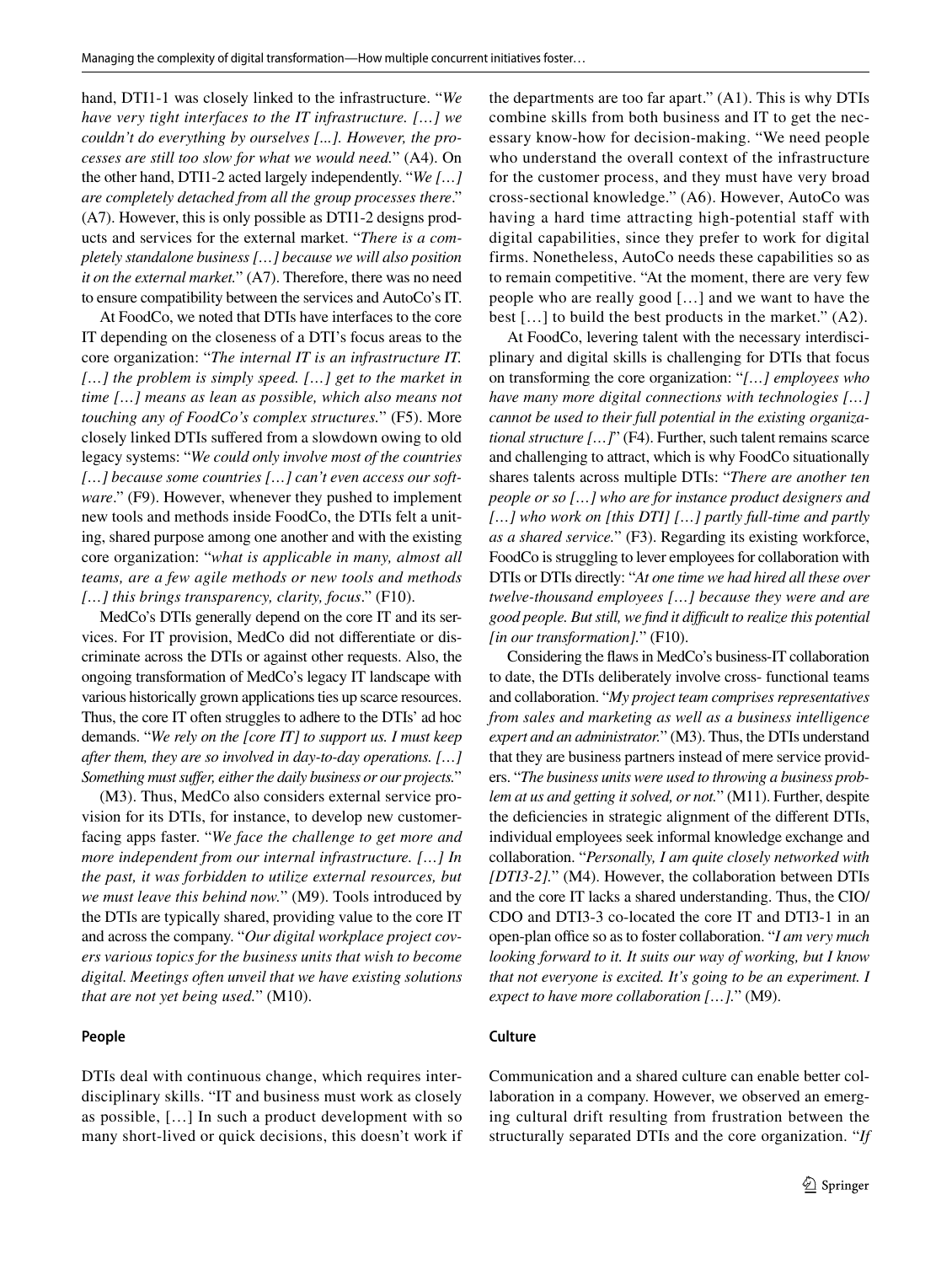*we have to win a race, but I always put the Trabbi [an old, slow car] in there […] then, that's not what a Formula 1 driver likes to do in order to take part in the race.*" (A2). In this comparison, DTI1-1 sees itself as a Formula 1 driver whose performance is hindered by poor conditions. Further, cultural diferences between traditional and agile IT setups remain. "*Agile projects often have a higher visibility or are just easier to sell than a traditional project, so you have to be careful that everyone is recognized.*" (A6).

DTI2-4 experienced cultural diferences between DTIs and FoodCo's core organization, which led to frustration: "*[…] when you say, 'let's try something,' someone immediately says, 'but then we make mistakes'.*" (F10). Further, DTI2-2 acknowledged a lack of adequate DTI communication with the core organization: "*We don't communicate enough […]. We should explain it to colleagues […] and then implement it, not the other way round.*" (F10). To solve both issues, DTI2-3 explicitly coupled 'new' and 'old' values and proactively communicated it: "*[..]with these fve values, we […] dock onto the brand. […]. Two brand values come from FoodCo and three brand values come from the new concept*." (F2). Further, DTI2-1 was able to break up existing decentral structures and bring the decentralized local countries of FoodCo closer to one another: "*[…] roll out […] via local multipliers. [Local countries] felt for the frst time […] that they belonged here and were appreciated.*" (F8)*.* Overall, DTI2-2 sees all DTIs as transformers of the organizational culture: "*We are catalysts of change […]. There was a new collaboration on both sides.*" (F9)*.*

MedCo's DTIs require and involve a new mindset and cultural change to shift previously shared beliefs in the company. "It's not just about changing some platform, it's about changing the mindset […] I think many are struggling to fnd the meaning in this, and say 'you and your digital fuss, that's not important'." (M11). For instance, this comprises positive error culture and open communication. "There is sometimes the feeling that errors are punished. I see it more as an opportunity to learn and communicate learnings to others." (M6). The DTIs see themselves as trailblazers in this cultural change. "Our team consists of many young colleagues, and we are basically the lighthouse project for these innovative topics. […] trying to exemplify how we imagine the future." (M10). Where employees stubbornly resist change, MedCo does not refrain from taking drastic measures. "[Some core IT employees] were obstructing a lot, ignoring e-mails and deadlines […] so, in the end, the CIO/CDO linked topics and projects to their bonus payments to get some kind of lever." (M5). However, the overarching cultural change program (DTI3-3) achieved overall high engagement and backing for MedCo's DT. "[DTI3-3] has many extensive measures; for example, change partners or information and training for managers to discuss all upcoming issues early on." (M12).

### **Cross‑case synthesis of digital transformation initiatives' interplay management**

Despite the diferent organizational contexts and DTI manifestations, our cases faced similar challenges to interplay management; these are rooted in interdependencies that arise either between DTIs or between DTIs and the core organization. This comprises inter-temporal (i.e. logical and technical dependencies that manifest over time owing to interrelated activities and outcomes) and intra-temporal (i.e. resource and structural dependencies that result from simultaneous activities and that manifest immediately) interdependencies (Beer et al., [2015](#page-19-26); see also Table [8](#page-18-1) in the Appendix). For instance, DTIs and the core organization may have interdependent strategic focus areas, so that the core organization utilizes DTIs' outcomes (inter-temporal interdependency), or DTIs may compete for the same scarce resources (intratemporal interdependency). Also, we observed interdependencies relating to the IT infrastructure, especially as new digital services may build on existing legacy systems. Such interdependencies bear the risk of redundancies, incongruent goals, and conficting activities between DTIs or between DTIs and the core organization. Thus, efective interplay management is crucial to achieving a benefcial duality of exploration in DTIs and exploitation in the core organization. Based on the rich empirical observations and insights, we summarize challenges and approaches to the interplay management between DTIs as well as between DTIs and the core organization (see Table [5](#page-12-0)), so as to fnd commonalities in the cases' management of multiple concurrent DTIs, which help us to elucidate their contributions to hybrid ambidexterity. For each management aspect, we describe the main challenges our cases faced, i.e. what aggravated the interplay management. Further, we summarize common approaches to interplay management across our cases from the previous sections, i.e. measures that were visible across all three cases to improve the interplays between DTIs (the left-hand column) as well as between DTIs and the core organization (the right-hand column).

The approaches to manage the interplays between DTIs and between DTIs and the core organization difer depending on a DTI's focus. Structurally separated initiatives still form part or emerge out of the company's digital business strategy. However, our cases deliberately detached especially innovation-focused DTIs from the core organization so as to foster innovation without being hindered by the core organization. Further, we found that change-focused DTIs such as cultural change programs act as the contextual glue to hold the structurally separated DTIs and the core organization together. Thus, change-focused DTIs particularly include the core organization and foster a shared, customercentric mindset across the company so as to prevent drift or fracturing between DTIs and the core organization.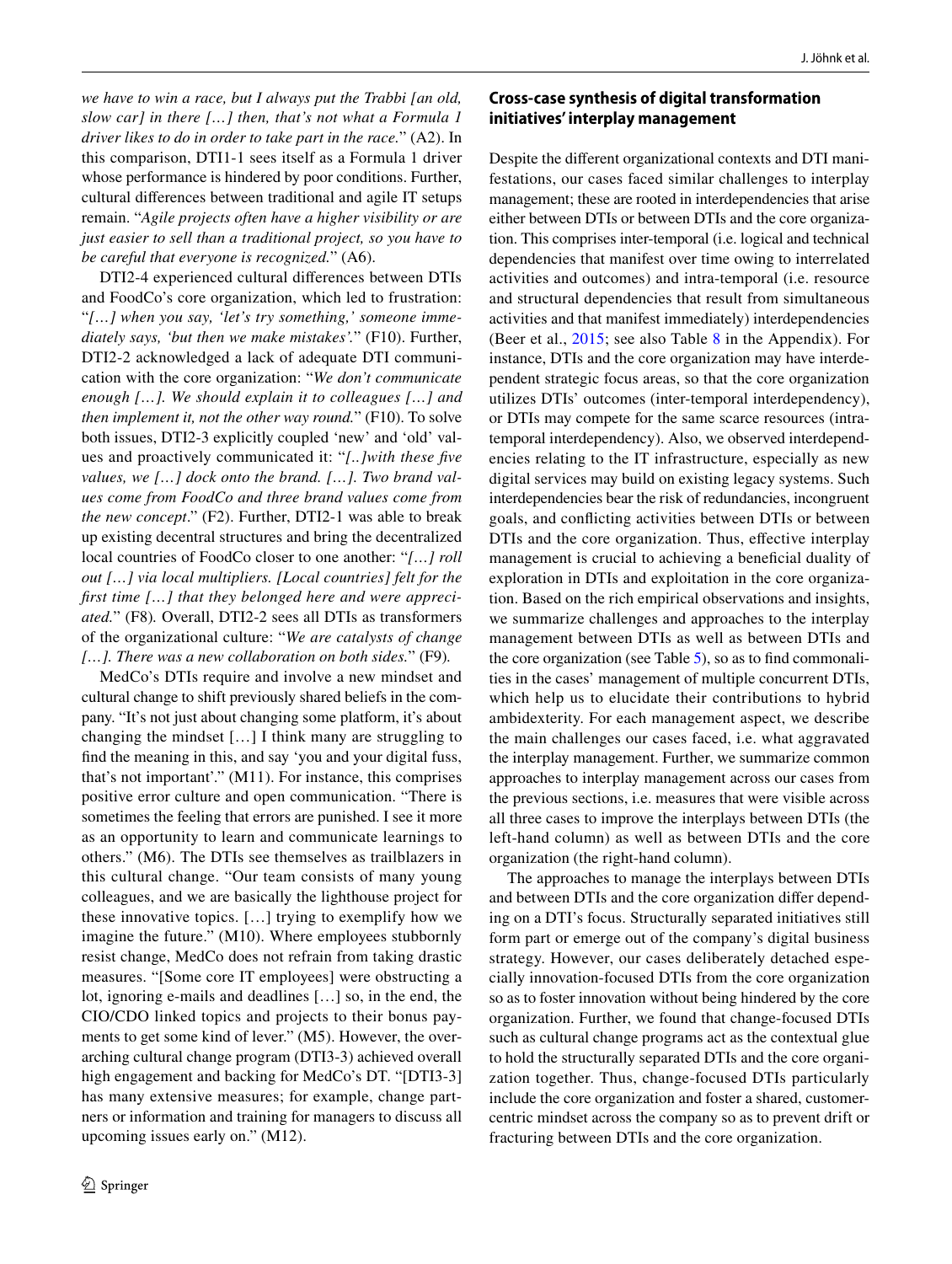<span id="page-12-0"></span>

| Table 5                           | interplay management in our three cases<br>Summary of the observed challenges and approaches to                                                                                                                                                                                                                                                                                                                                                                                                                                                                                                                                                                                                                                                                                                                                                                                                                                                                                        |                                                                                                                                                                                                                                                                                                                                                                                                                                                                     |
|-----------------------------------|----------------------------------------------------------------------------------------------------------------------------------------------------------------------------------------------------------------------------------------------------------------------------------------------------------------------------------------------------------------------------------------------------------------------------------------------------------------------------------------------------------------------------------------------------------------------------------------------------------------------------------------------------------------------------------------------------------------------------------------------------------------------------------------------------------------------------------------------------------------------------------------------------------------------------------------------------------------------------------------|---------------------------------------------------------------------------------------------------------------------------------------------------------------------------------------------------------------------------------------------------------------------------------------------------------------------------------------------------------------------------------------------------------------------------------------------------------------------|
| Dimension                         | Interplay management between DTIs                                                                                                                                                                                                                                                                                                                                                                                                                                                                                                                                                                                                                                                                                                                                                                                                                                                                                                                                                      | Interplay management between DTIs and the core organization                                                                                                                                                                                                                                                                                                                                                                                                         |
| Strategic alignment<br>Governance | · Finding appropriate new governance mechanisms (e.g. success measures or meetings)<br>· Aligning the individual strategies and roadmaps of DTIs and the core organization<br>· Ensuring transparency of goals and actions across DTIs and the core organization<br>· DTIs work on interrelated topics (purposely) accepting strategic redundancies to<br>· DTIs originate from a digital business strategy that guides all explorative activi-<br>· DTIs subsequently define their own strategies and roadmaps with little interfer-<br>· Balancing DTIs' structural separation and interfaces with the core organization<br>· High top-level involvement fosters strategic alignment (e.g. dedicated C- level<br>foster speed, spillover effects, and internal coopetition<br>Observed main challenges to interplay management:<br>Observed main challenges to interplay management:<br>Observed approaches to interplay management:<br>responsibility for each DTI)<br>ence<br>ties | $\bullet$ High top-level involvement fosters strategic alignment (e.g. CEO attention on the<br>Customer-centricity becomes the unifying strategic imperative for both DTIs and<br>transfer DTI goals and actions to facilitate the diffusion of their results within the<br>· Decentral 'transformation agents' (as a formal or an informal role) convey and<br>alignment of explorative and exploitative activities)<br>the core organization<br>core organization |
|                                   | $\bullet$ New meeting formats facilitate exchanges between DTIs (e.g. a digital committee)<br>• Each DTI has its own success measures that reflect the specific foci of its explora-<br>Observed approaches to interplay management:<br>tive activities                                                                                                                                                                                                                                                                                                                                                                                                                                                                                                                                                                                                                                                                                                                                | Structured interfaces help DTIs to request services from the core organization (e.g.<br>· DTIs have a 'hall pass' to pursue their explorative focus in the company without<br>· If possible, DTIs detach from core organization processes via workarounds or<br>IT service management or dedicated contact persons for tax, legal, or HR)<br>building own solutions as to avoid slowing down their activities<br>current boundaries (e.g. reduced reporting)        |
| Methods/IT                        | · Facilitating the integration of DTIs' products and services into the core organization<br>. Pushing new tools and methods for the company is a uniting, shared purpose<br>· Levering infrastructure synergies between DTIs' explorative activities<br>Observed main challenges to interplay management:<br>Observed approaches to interplay management:                                                                                                                                                                                                                                                                                                                                                                                                                                                                                                                                                                                                                              | · Integration within the core organization's infrastructure depends on the DTI' strat-<br>egy, for instance:                                                                                                                                                                                                                                                                                                                                                        |
|                                   | • While DTIs (incidentally) share methods, they accept lacking synergies (or even<br>· DTIs deliberately avoid any IT dependencies with one another to limit the com-<br>redundancies) for tools to remain unbound<br>between DTIs<br>plexity                                                                                                                                                                                                                                                                                                                                                                                                                                                                                                                                                                                                                                                                                                                                          | · DTIs offer to transfer new tools and methods into the core organization<br>· DTIs deliberately build on the core IT to infuse legacy transformation<br>b) core IT as service provider<br>c) no integration at all<br>a) full integration                                                                                                                                                                                                                          |
| People                            | • DTIs empower employees to have high freedom in their competencies and to use<br>· Providing different skill sets than currently available in the core organization<br>limited skills in the company<br>Attracting digital talent instead of traditional industry personnel<br>Observed main challenges to interplay management:<br>Observed approaches to interplay management:<br>· Fostering exchanges between DTIs over                                                                                                                                                                                                                                                                                                                                                                                                                                                                                                                                                           | • DTIs emphasize communication and pre-transformation in collaboration with the<br>core organization to ensure backing, support, and acceptance                                                                                                                                                                                                                                                                                                                     |
|                                   | informal skill exchanges (e.g. via per-<br>Scarce talent and limited skills support multiple DTI use cases<br>sonal contact/affiliations to the members of another DTI<br>· DTIs provide room and opportunities for<br>them to their full advantage                                                                                                                                                                                                                                                                                                                                                                                                                                                                                                                                                                                                                                                                                                                                    | b) explicitly detach DTIs from the core organization's personnel to work open-mind-<br>· Integration and collaboration between DTIs and the core organization depends on<br>a) creating cross-functional teams involving employees of both DTIs and the core<br>edly and free from legacy thoughts<br>the DTI's strategy; for instance:<br>organization, often co-located                                                                                           |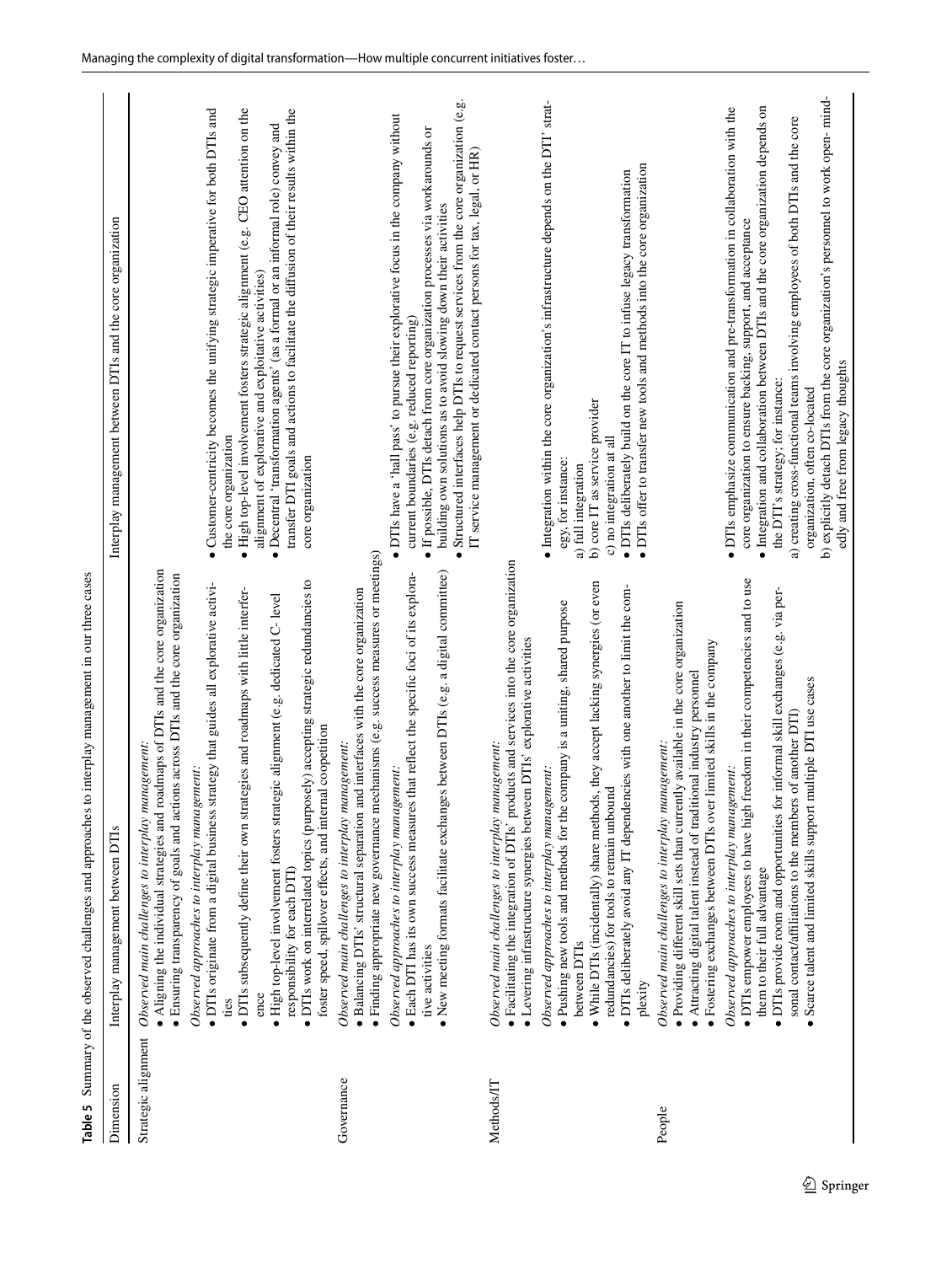| Dimension | Interplay management between DTIs                                                                                                                                                                                                               | Interplay management between DTIs and the core organization                                                                                                                                                        |
|-----------|-------------------------------------------------------------------------------------------------------------------------------------------------------------------------------------------------------------------------------------------------|--------------------------------------------------------------------------------------------------------------------------------------------------------------------------------------------------------------------|
| hure      | Establishing a shared vision across the explorative and the exploitative activities<br>Avoiding cultural drift between DTIs and the core organization owing to DTIs'<br>Observed main challenges to interplay management:<br>lifferent mindsets |                                                                                                                                                                                                                    |
|           | Overarching digital business strategy provides DTIs with a similar cultural mind-<br>Observed approaches to interplay management:                                                                                                               | • DTIs actively realize the need and implement measures to transform the culture and<br>• In every interaction with the core organization, DTIs tend to, at least incrementally,<br>mindset of the overall company |
|           | • DTIs differentiate from one another by defining and explicating their individual<br>• Levering a set of shared values and beliefs to spur internal coopetition across<br>DTIs without cultural clashes<br>subcultures                         | Change incentives of blocking employees in the core organization so as to foster<br>transform the organizational culture (irrespective of the DTI's de facto focus)<br>collaboration with the DTIs                 |
|           |                                                                                                                                                                                                                                                 |                                                                                                                                                                                                                    |

**Table 5**

(continued)

For our cases, we conclude that the management aspects refect the notion that structurally separated DTIs focus more on driving DT through explorative activities, while over arching change programs seek to integrate these explorative activities and facilitate the core organization by fostering contextual decisions between explorative and exploitative activities. We will now discuss this notion against the back drop of hybrid ambidexterity.

## **Discussion**

Regarding *DTIs' contributions and organizational embed ding*, the broad range of DTIs we observed in our cases ena bled us to better understand two aspects. First, despite their diferences in scope and setup, all DTIs contribute to the companies' explorative activities. They either emphasize structural **(**DTI1-1|1-2, DTI2-1|2-2|2-3, DTI3-1|3-2) or con textual changes (DTI1-3, DTI2-4, DTI3-3) to foster incum bents' ambidexterity (Göbeler et al., [2020](#page-19-4)). They directly emerged from organization-wide digital business and DT strategies and are therefore a focal element of strategizing and strategy implementation (Gregory et al., [2015](#page-19-1)). Second, addressing diferent aspects of companies' strategic goals and objectives, DTIs may have diferent focus areas (Haffke et al., [2017](#page-19-3); Hartl, [2019;](#page-20-4) Soto Setzke et al., [2020\)](#page-21-5). This comprises both their internal setup as well as their embed ding in and contributions to the core organization. While the nascent research has provided some insights into DTIs' internal setups and the combinations of structural and con textual ambidexterity therein (see Section D [4](#page-2-0)gital Trans formation and Digital Transformation Initiatives), we have extended this reasoning to DTIs' organizational interplays (Ossenbrink et al., [2019\)](#page-20-6).

Regarding the *interplay between DTIs*, multiple concurrent DTIs co-exist within incumbents to keep them manageable in size and scope. This is to preserve their fexibility, speed, and determination – as direly needed to overcome inertia and induce change (Jöhnk et al., [2020](#page-20-7)). However, this implies vari ous interdependencies between DTIs which, if not managed accordingly, may even result in DTIs competing against rather than complementing one another (Nadkarni & Prügl, [2021](#page-20-8)). Across our cases, we posit common challenges that explicate how DTIs' interplays may become subject redundancies or competing concerns. Thus, it is crucial to manage the inter plays between DTIs to not only enable their co-existence, but also purposeful and fruitful collaboration toward the com pany's overarching strategic vision (Matt et al., [2015\)](#page-20-18).

Similarly, regarding the *interplay between DTIs and the core organization*, we posit that multiple concurrent DTIs and the core organization are intertwined elements that cre ate considerable organizational complexity. DTIs' diferent setups further aggravate this complexity. For instance, some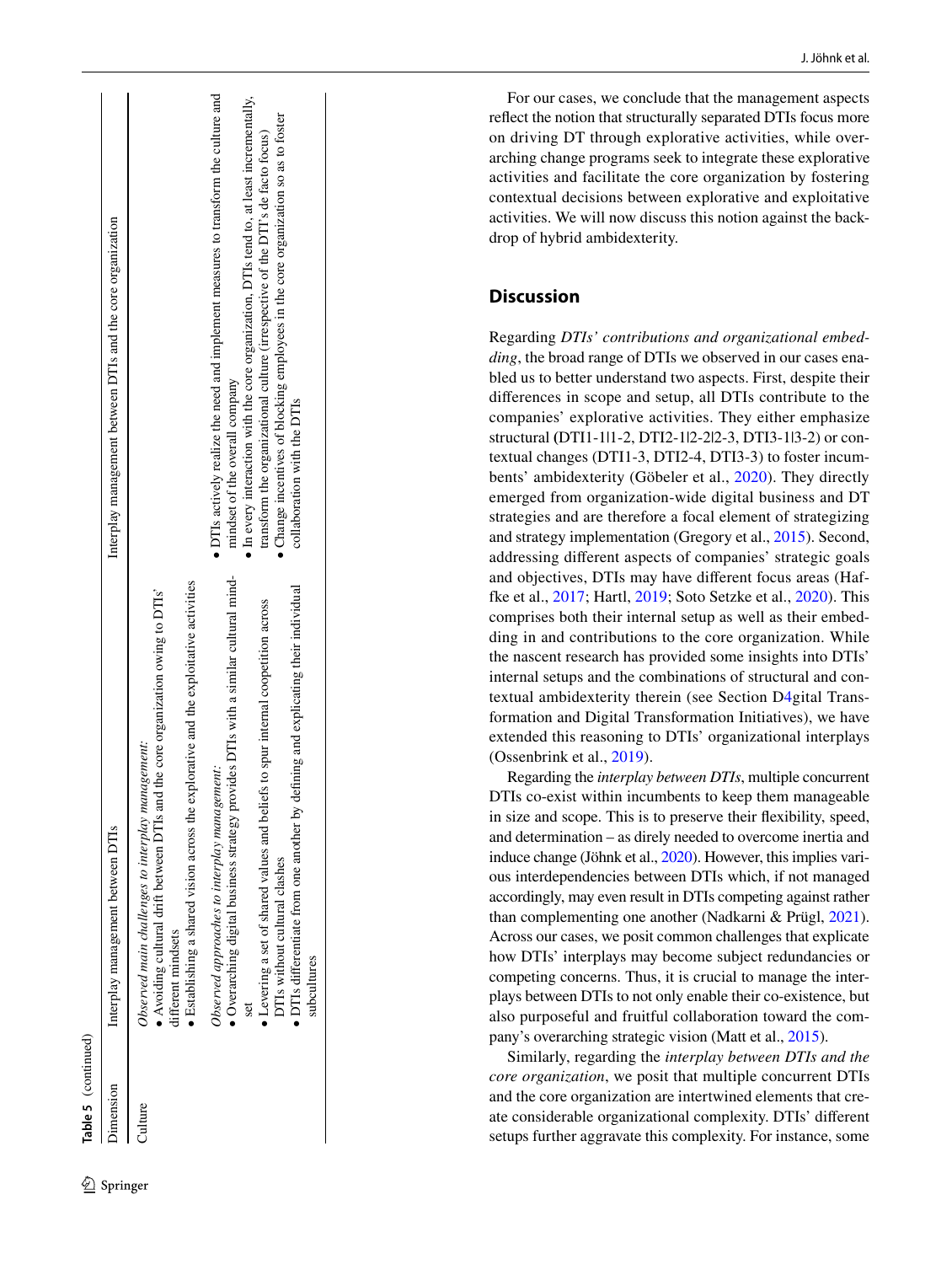structurally ambidextrous DTIs (e.g. DTI1-2, DTI2-3, and DTI3-2) seek to largely decouple from the core organization (Keller et al., [2019](#page-20-21)). Thus, such DTIs may have their own IS infrastructure, governance mechanisms, and distinct culture (Jöhnk et al., [2019](#page-20-9)). This may result in considerable challenges for the conjunction of explorative and exploitative activities. For instance, strategic and cultural drift may hamper the integration of DTI outcomes into the core organization. In contrast, other structurally ambidextrous DTIs have stronger ties to the core organization, and contextually ambidextrous DTIs (i.e. DTI1-3, DTI2-4, and DTI3-3) even focus on directly engaging the core organization. Instead of mere co-existence, interplay management must overcome the seemingly opposing scopes and setups of DTIs and the core organization. This emphasizes the complementarity of exploration and exploitation activities as mutually enabling elements within a shared strategic vision (Farjoun, [2010](#page-19-2)).

Regarding the *interplay management between DTIs and between DTIs and the core organization*, the five management aspects (i.e. strategic alignment, governance, methods/ IT, people, and culture) may provide a comprehensive conceptual frame to develop prescriptive measures for companies to master the complexity of their DTIs. We posit that, to enable a duality of explorative and exploitative activities, incumbents require sensible interplay management. For one thing, companies must decide on the extents of freedom for their structurally ambidextrous DTIs. They may align them with the core organization to facilitate the integration of explorative outcomes, or they may decouple them to allow for a stronger emphasis on explorative activities (Birkinshaw & Gupta, [2013\)](#page-19-19). Choices on this continuum are contingent on the environmental characteristics and the resulting DTI focus (Ossenbrink et al., [2019\)](#page-20-6). For another thing, contextually ambidextrous DTIs 'glue' together explorative and exploitative activities. They bundle the scattered explorative activities across DTIs and provide an overarching theme for companies' DT. Next, they focus on the core organization to overcome inertia and transfer explorative outcomes, methods and tools, as well as a conducive mindset. So far, we cannot provide generalizable recommendations on how to manage the interplays between DTIs and between DTIs and the core organization. However, the interplay management approaches we observed in our cases demonstrate that multiple concurrent DTIs may indeed foster hybrid ambidexterity in incumbents. The case companies were able to achieve better outcomes from explorative and exploitative activities by combining structurally and contextually ambidextrous DTIs.

As explorative activities are not unique to DTIs alone, we argue that our fndings regarding hybrid ambidex terity may be transferable to other organizational entities that also focus on explorative activities. Yet, accounting for digital technologies' increasing importance and pervasiveness, this distinction between digital and nondigital explorative

activities will likely fade in the future (Baskerville et al., [2020\)](#page-19-27).

In sum, interplay management between DTIs helps incumbent organizations to avoid drift, competition, and redundancies between DTIs. Thus, explorative activities can unfold their individual strategies while still functioning as a whole that implements a company's DT. Consequently, while structural ambidexterity allows for a clear division between explorative and exploitative activities, contextual ambidexterity facilitates the integration of and fexibility between the two activities. Also, interplay management between DTIs and the core organization lays the foundation for integrating the outcomes of DTIs' explorative activities in the core organization.

#### **Theoretical contributions**

Our paper's theoretical contribution is threefold. First, we have contributed to a better understanding of multiple concurrent DTIs as manifestations of DT and the complexity of their interplays. While the DTIs in our cases difered signifcantly regarding their scope and implementation, the analysis across the fve management aspects helped to delineate their common characteristics as explorative activities in incumbents' DT. Thus, we have added to the nascent literature on diferent DTI types (Fuchs et al., [2019;](#page-19-28) Jöhnk et al., [2017](#page-20-2); Soto Setzke et al. [2020\)](#page-21-5). Second, we have contributed to the work on hybrid ambidexterity (Ossenbrink et al., [2019\)](#page-20-6). Specifcally, our fndings have responded to calls for research into the complementarities and combinations of structural and contextual ambidexterity (Ossenbrink et al., [2019](#page-20-6); Raisch & Birkinshaw, [2008\)](#page-21-24). Drawing on our examples from ten DTIs, we posit that contextual ambidexterity is the integrative element to align the diferent structural ambidextrous DTIs with the core organization. Our fnding that companies' DT consists of multiple concurrent DTIs, some seeking to foster structural ambidexterity, aggravates their combination and requires efective approaches across the management aspects on their interplays so as to achieve hybrid ambidexterity (Jöhnk et al. [2019](#page-20-9)). Third, we contribute to the theorizing on incumbents' DT process and how multiple concurrent DTIs may foster hybrid ambidexterity in con-junction with the core organization (Vial, [2019\)](#page-21-0). Effective interplay management of the DTIs and the core organization is a prerequisite to enabling new value-creation paths and to achieving a duality of exploration and exploitation (Farjoun, [2010\)](#page-19-2). Thus, we advance the literature, which has often described DT by means of an overarching DT strategy or DT programs, considering DTIs as a more in- depth unit of analysis comprising the explorative activities that induce continuous organizational changes (Baiyere et al., [2020;](#page-19-15) Matt et al., [2015](#page-20-18)).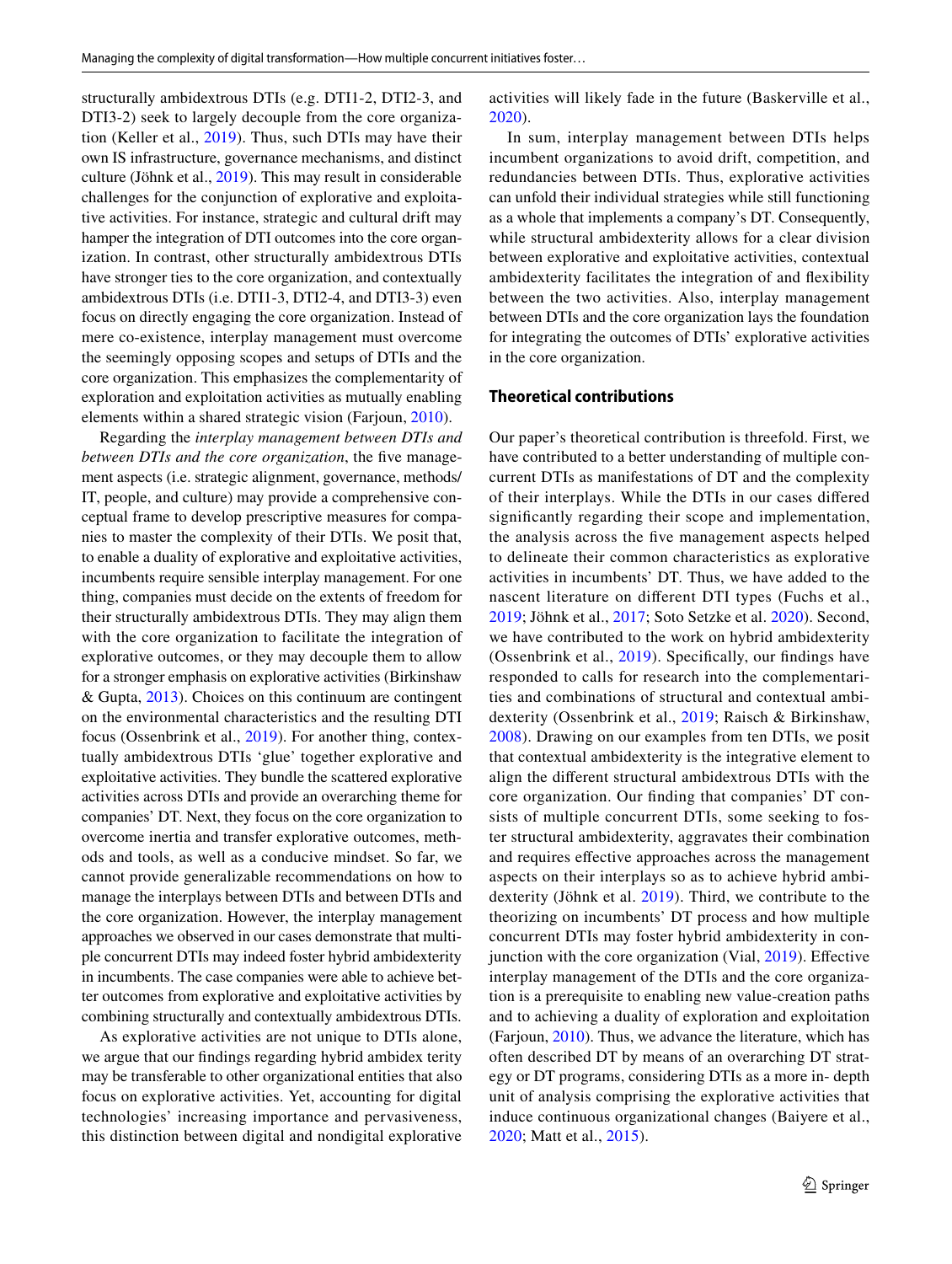#### **Practical implications**

Regarding practical implications, our fndings have yielded important insights for incumbents that engage in DT. First, we have explicated how DTIs are a way to strategize and implement an organization-wide DT.

Specifically, our findings emphasize the need for an overarching framework and communication across multiple concurrent DTIs. For a comprehensive DT, our cases went beyond digital business strategies and levered changefocused DTIs as the contextual glue between DTIs as well as between DTIs and the core organization. Second, we have shown that multiple concurrent DTIs, while being more manageable in size and scope, entail considerable complexity and require efective approaches for managing their interplays. Otherwise, DTIs bear the risk of becoming subject to redundancies or competing concerns. Practitioners may draw on the fve management aspects to consider the approaches used by our cases for interplay management between the DTIs and between the DTIs and the core organization (see Table [5](#page-12-0)). This will provide a baseline for designing individual approaches that consider the specifc organizational context. Thus, our fndings provide, in each management aspect, empirical evidence of exemplary approaches (e.g. defning individual success measures for DTIs that refect the specifc focus in their explorative activities), but also common challenges (e.g. cultural drift between the DTIs and the core organization owing to the DTIs' diferent mindsets) that companies must consider when managing multiple concurrent DTIs. Finally, practitioners can transfer these approaches while considering their own company's situation to foster hybrid ambidexterity by combining structural ambidexterity and contextual ambidexterity. It is only through efective DTI interplay management that organizations can ensure a duality of exploration and exploitation across multiple concurrent DTIs instead of allowing them to drift further and further away from the core organization.

#### **Limitations and further research**

Our research is subject to limitations, which stimulate further research. First, although we drew on a multiple- case study, our fndings are bound to incumbents as well as the cases' contexts, our interviewees' perspectives, and the selection of observable DTIs. Specifcally, all companies are based in Germany and have a production or manufacturing background, and management aspects such as DTI governance or culture may be specifc to German or European business culture. Thus, we recommend that researchers collect data in other contexts (e.g. from a North American business culture or from other industries). Second, despite unpacking the complexity of multiple concurrent DTIs' interplays at an organizational level, we neither derived a taxonomy nor conceptualized DTI archetypes, which may add to our understanding of DTIs' constituting diferences. Specifcally, we challenge researchers to examine how the approaches to interplay management are contingent on the DTI type and other (company-external) infuences. Third, our contribution to hybrid ambidexterity is limited to a focus on DTI interplay management at the organizational level, whereas DTIs may also foster hybrid ambidexterity at the unit, department, team, or individual levels. Further, DTIs may engage within business ecosystems, where collaboration and interplay management is even more complex and critical (Raabe et al. [2021\)](#page-21-28). Fourth, concerning our study's explorative and descriptive nature, we have not yet provided prescriptive actionable guidelines for practitioners.

Despite these limitations, our fndings form a foundation for future research that may beneft from a better understanding of DTI interplay management and how it fosters hybrid ambidexterity. Thus, we recommend that researchers explore other companies' situations to reveal their implementation of DTIs and potential contingency factors. Thus, other levels of abstraction such as dynamic ambidexterity (Birkinshaw & Gupta, [2013;](#page-19-19) Chen [2017\)](#page-19-16) as well as other theoretical lenses on DTI interplay management such as synergies and tensions (Soh et al., [2019\)](#page-21-2) constitute interesting future research topics.

### **Conclusion**

Multiple concurrent DTIs are a manifestation of strategic responses to drive incumbents' DT. Generally, they induce a combination of structural and contextual changes that seek to foster hybrid ambidexterity. However, DTIs cause additional organizational complexity. Thus, companies require adequate approaches to interplay management between multiple concurrent DTIs as well as between the DTIs and the core organization. Thereby, explorative and exploitative activities in hybrid ambidexterity become a duality by following their individual imperatives but also mutually enabling each other.

Drawing on data from a multiple-case study, we have derived DTI management aspects and have illustrated how these may foster hybrid ambidexterity. We collated our fndings on the interplay of DTIs with the organizational and the IS literatures. Thus, we posit that effective DTI interplay management requires contextually ambidextrous DTIs that both balance and integrate the outcomes of structurally ambidextrous DTIs.

We call for future research into DTIs as an enabler of hybrid ambidexterity, their implementation, and their interplays. We have contributed to the growing literature on multiple concurrent DTIs so that researchers and practitioners can build on our results to successfully manage the interplay of DTs in a company's digital transformation.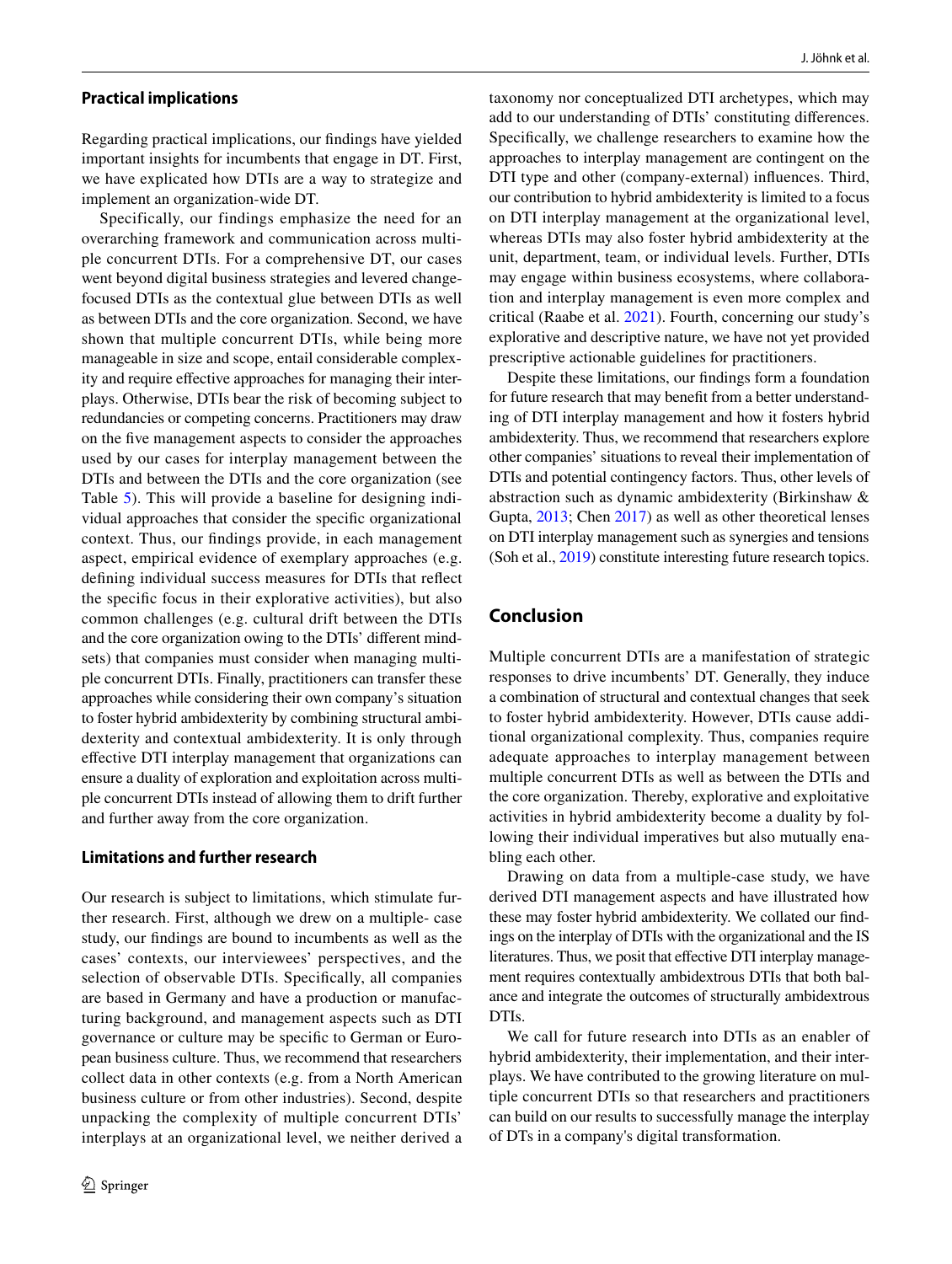# **Appendix**

| Case company                                                                                                                                                                                                                                                                                                           | Interviewee    | Interviewee's role                                                                                                                                                                                                                                                                                                          | Experience<br>(years) | Type       | Duration         |
|------------------------------------------------------------------------------------------------------------------------------------------------------------------------------------------------------------------------------------------------------------------------------------------------------------------------|----------------|-----------------------------------------------------------------------------------------------------------------------------------------------------------------------------------------------------------------------------------------------------------------------------------------------------------------------------|-----------------------|------------|------------------|
| Case 1                                                                                                                                                                                                                                                                                                                 | A1             | Manager, Back-End & Apps: R&D                                                                                                                                                                                                                                                                                               | >10                   | Personal   | $31$ min         |
| AutoCo                                                                                                                                                                                                                                                                                                                 | A2             | Product Development: Marketing & IT                                                                                                                                                                                                                                                                                         | 5 to 10               | Phone      | 43 min           |
|                                                                                                                                                                                                                                                                                                                        | A <sub>3</sub> | Head, Department: Marketing & IT                                                                                                                                                                                                                                                                                            | >10                   | Personal   | $38 \text{ min}$ |
|                                                                                                                                                                                                                                                                                                                        | A <sub>4</sub> | Manager, E-commerce: Marketing & IT                                                                                                                                                                                                                                                                                         | >10                   | Personal   | $50 \text{ min}$ |
|                                                                                                                                                                                                                                                                                                                        | A <sub>5</sub> | Manager, IT Architecture, IT Security: IT                                                                                                                                                                                                                                                                                   | >10                   | Personal   | 32 min           |
|                                                                                                                                                                                                                                                                                                                        | A <sub>6</sub> | Manager, IT Infrastructure: IT                                                                                                                                                                                                                                                                                              | >10                   | Personal   | 44 min           |
|                                                                                                                                                                                                                                                                                                                        | A7             | CEO, Incubator                                                                                                                                                                                                                                                                                                              | >10                   | Personal   | 33 min           |
|                                                                                                                                                                                                                                                                                                                        | A8             | Manager, Marketing Aftersales: IT                                                                                                                                                                                                                                                                                           | >10                   | Personal   | $49 \text{ min}$ |
| Case 2                                                                                                                                                                                                                                                                                                                 | F1             | Management, New Business DTI                                                                                                                                                                                                                                                                                                | >10                   | Video call | $90 \text{ min}$ |
| FoodCo (food and                                                                                                                                                                                                                                                                                                       | F <sub>2</sub> | Management, New Business DTI                                                                                                                                                                                                                                                                                                | >10                   | Personal   | $72 \text{ min}$ |
| (automotive)<br>beverages)<br>F <sub>3</sub><br>F <sub>4</sub><br>F <sub>5</sub><br>F <sub>6</sub><br>F7<br>F8<br>F <sub>9</sub><br>F10<br>Case 3<br>M1<br>MedCo<br>M <sub>2</sub><br>(medical aids)<br>M <sub>3</sub><br>M <sub>4</sub><br>M <sub>5</sub><br>M <sub>6</sub><br>M <sub>7</sub><br>M8<br>M <sup>9</sup> |                | Management, New Business DTI                                                                                                                                                                                                                                                                                                | >10                   | Video call | $69 \text{ min}$ |
|                                                                                                                                                                                                                                                                                                                        |                | <b>New Business DTI</b>                                                                                                                                                                                                                                                                                                     | < 5                   | Personal   | $65 \text{ min}$ |
|                                                                                                                                                                                                                                                                                                                        |                | <b>New Business DTI</b>                                                                                                                                                                                                                                                                                                     | $\lt$ 5               | Personal   | $52 \text{ min}$ |
|                                                                                                                                                                                                                                                                                                                        |                | Head, DT Strategy                                                                                                                                                                                                                                                                                                           | >10                   | Video call | $45 \text{ min}$ |
|                                                                                                                                                                                                                                                                                                                        |                | DT Strategy                                                                                                                                                                                                                                                                                                                 | 5 to 10               | Personal   | $65 \text{ min}$ |
|                                                                                                                                                                                                                                                                                                                        |                | DT Strategy                                                                                                                                                                                                                                                                                                                 | 5 to 10               | Personal   | $55 \text{ min}$ |
|                                                                                                                                                                                                                                                                                                                        |                | Head, Digital Process DTI                                                                                                                                                                                                                                                                                                   | >10                   | Personal   | 56 min           |
|                                                                                                                                                                                                                                                                                                                        |                | Head, Cultural Change DTI                                                                                                                                                                                                                                                                                                   | >10                   | Personal   | 56 min           |
|                                                                                                                                                                                                                                                                                                                        |                | Team Infrastructure                                                                                                                                                                                                                                                                                                         | >10                   | Personal   | $64 \text{ min}$ |
|                                                                                                                                                                                                                                                                                                                        |                | Team Software                                                                                                                                                                                                                                                                                                               | >10                   | Personal   | 42 min           |
|                                                                                                                                                                                                                                                                                                                        |                | Digital Projects<br>5 to 10<br>Digital Projects<br>5 to 10<br><b>External Consultant</b><br>$\lt$ 5<br>$\lt$ 5<br><b>Digital Projects</b><br>Team Software (Co-Lead)<br>>10<br>>10<br><b>Digital Projects</b><br>Head, Team Internet<br>>10<br><b>Digital Projects</b><br>5 to 10<br>Head, Core IT<br>>10<br>CIO/CDO<br>>10 | Personal              | $67$ min   |                  |
|                                                                                                                                                                                                                                                                                                                        |                |                                                                                                                                                                                                                                                                                                                             |                       | Phone      | $57 \text{ min}$ |
|                                                                                                                                                                                                                                                                                                                        |                |                                                                                                                                                                                                                                                                                                                             |                       | Phone      | 68 min           |
|                                                                                                                                                                                                                                                                                                                        |                |                                                                                                                                                                                                                                                                                                                             |                       | Personal   | 58 min           |
|                                                                                                                                                                                                                                                                                                                        |                |                                                                                                                                                                                                                                                                                                                             |                       | Personal   | 48 min           |
|                                                                                                                                                                                                                                                                                                                        |                |                                                                                                                                                                                                                                                                                                                             |                       | Personal   | <b>Notes</b>     |
|                                                                                                                                                                                                                                                                                                                        |                |                                                                                                                                                                                                                                                                                                                             |                       | Personal   | 64 min           |
|                                                                                                                                                                                                                                                                                                                        | M10            |                                                                                                                                                                                                                                                                                                                             |                       | Personal   | $64 \text{ min}$ |
|                                                                                                                                                                                                                                                                                                                        | M11            |                                                                                                                                                                                                                                                                                                                             |                       | Personal   | 59 min           |
|                                                                                                                                                                                                                                                                                                                        | M12            |                                                                                                                                                                                                                                                                                                                             |                       | Personal   | $65 \text{ min}$ |

<span id="page-16-0"></span>**Table 6** Overview over the interviews and the interviewees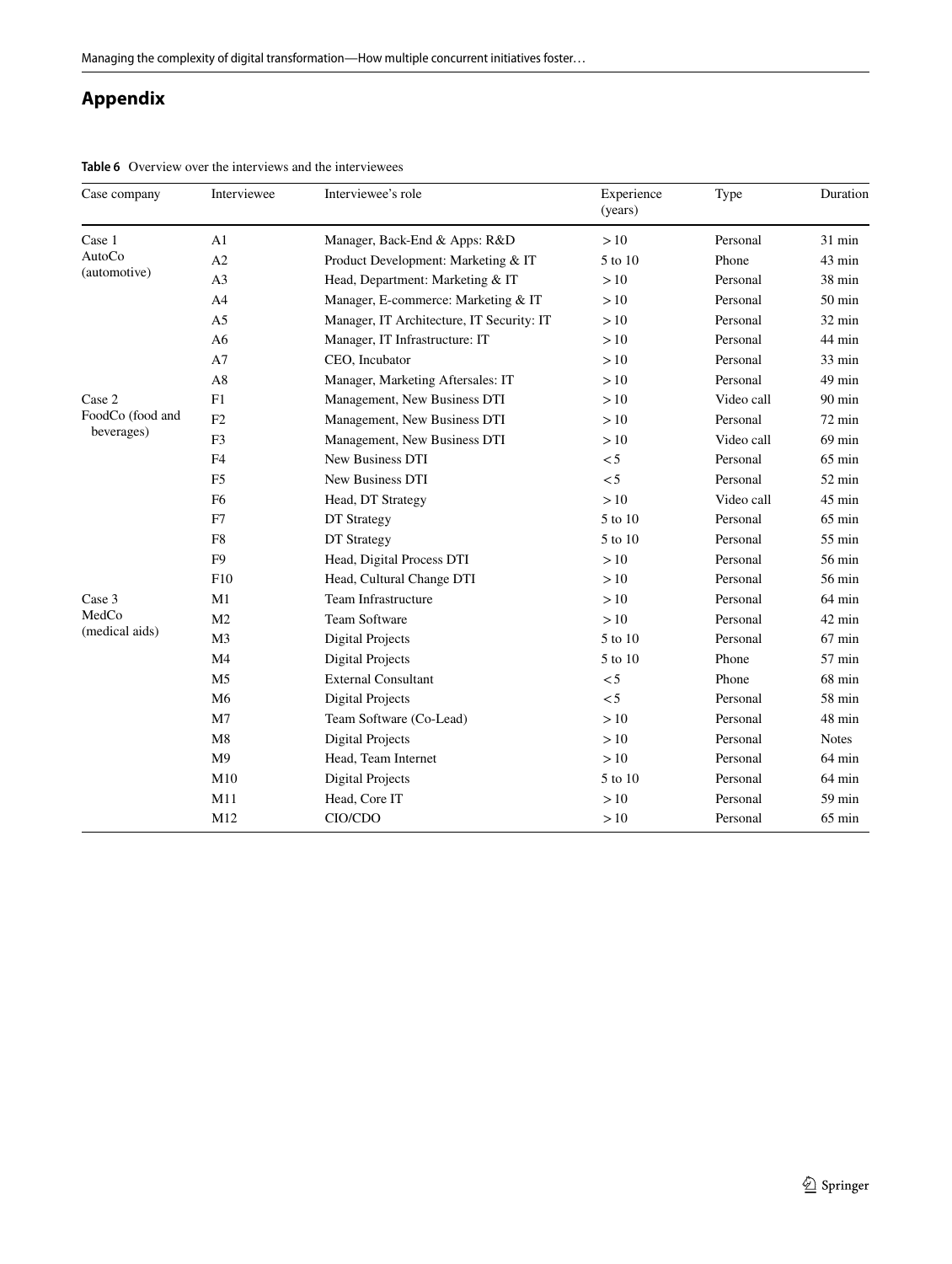| Reference                         | Focus                                                                                                                                                                 | Conceptualization                                                                                                                                                                       |                                                                                                                                                                                                             |                                                                                                                                                                                               |                                                                                                                                                    |                                                                                                                                            |                                                                                                                      |
|-----------------------------------|-----------------------------------------------------------------------------------------------------------------------------------------------------------------------|-----------------------------------------------------------------------------------------------------------------------------------------------------------------------------------------|-------------------------------------------------------------------------------------------------------------------------------------------------------------------------------------------------------------|-----------------------------------------------------------------------------------------------------------------------------------------------------------------------------------------------|----------------------------------------------------------------------------------------------------------------------------------------------------|--------------------------------------------------------------------------------------------------------------------------------------------|----------------------------------------------------------------------------------------------------------------------|
| Vom Brocke (2015)<br>Rosemann and | view over capability<br>areas to decompose<br>Comprehensive over-<br>the complexity of<br><b>BPM</b>                                                                  | Strategic alignment<br>chronization with<br>Refers to the tight<br>linkage or syn-<br>organizational<br>priorities                                                                      | responsibilities, and<br>decision-making<br>Refers to roles,<br>Governance<br>processes                                                                                                                     | support and enable<br>activities along the<br>Refers to tools and<br>process lifecycle<br>techniques that<br>Methods                                                                          | tate BPM initiatives<br>solutions that facili-<br>Refers to IT-based<br>E                                                                          | Refers to individuals'<br>and groups' skills<br>and knowledge<br>People                                                                    | Refers to an environ-<br>ment that comple-<br>ments the various<br><b>BPM</b> initiatives<br>Culture                 |
| Fischer et al. (2020)             | capabilities for suc-<br>work of Rosemann<br>cessful DTIs using<br>Applying the frame-<br>$(2015)$ to describe<br>and Vom Brocke<br><b>BPM</b>                        | Strategic alignment<br>Fischer et al                                                                                                                                                    | . (2020) refer to Rosemann and Vom Brocke (2015) definitions<br>Governance                                                                                                                                  | Methods                                                                                                                                                                                       | $\overline{\mathbb{L}}$                                                                                                                            | People                                                                                                                                     | Culture                                                                                                              |
| Stelzl et al. (2020)              | Developing an organi-<br>zational ambidexter-<br>drawing on Cleven<br>ity maturity model<br>practices in five<br>with actionable<br>capability areas<br>et al. (2014) | Refers to the vision<br>concerning how<br>an organization<br>and mission<br>operates<br><b>Strategy</b>                                                                                 | tional units, activi-<br>ties, and informa-<br>Refers to organiza-<br>tion flows<br>Structure                                                                                                               | project management<br>processes, and roles<br>and responsibilities<br>activities, govern-<br>ance mechanisms,<br>Refers to the meth-<br>decision-making<br>ods, processes,<br>Routines        | Refers to the technical<br>design, implementa-<br>tion, execution, and<br>control of activities<br>port and enable the<br>solutions that sup-<br>E | behaviors of individuals and teams, along<br>Refers to the collective values, beliefs, and<br>with leadership-related practices<br>Culture |                                                                                                                      |
| Kerpedziev et al.<br>$(2020)^{1}$ | for the socio-techni-<br>cal changes induced<br>work of Rosemann<br>Revising the frame-<br>$(2015)$ to account<br>and Vom Brocke<br>by digitalization                 | inter-organizational<br>benefits realization,<br>Strategic alignment<br>value orientation,<br>process networks<br>cies in intra- and<br>and dependen-<br>importance of<br>Stressing the | actors (e.g. software<br>agents); adding data<br>laboration, and new<br>organizational col-<br>Stressing the simul-<br>standards, cross-<br>taneousness and<br>contextuality of<br>governance<br>Governance | ment; adding methods for data analysis as<br>pected changes and for constructive (non)<br>well as methods and tools for automation<br>Stressing the need for dealing with unex-<br>Methods/IT | process redesign and agile process improve-<br>compliance; distinguishing transformational                                                         | Adding data, innova-<br>tion, customer, and<br>digital literacy<br>People                                                                  | Stressing the need for<br>employee-centricity<br>continual change;<br>adding evidence-,<br>customer-, and<br>Culture |
|                                   | <sup>1</sup> Explanations of the dimensions comprise the main differences compared to the original capability areas from Rosemann and Vom Brocke (2015).              |                                                                                                                                                                                         |                                                                                                                                                                                                             |                                                                                                                                                                                               |                                                                                                                                                    |                                                                                                                                            |                                                                                                                      |

<span id="page-17-0"></span>Table 7 Overview over previous conceptualizations of the management aspects in the literature **Table 7** Overview over previous conceptualizations of the management aspects in the literature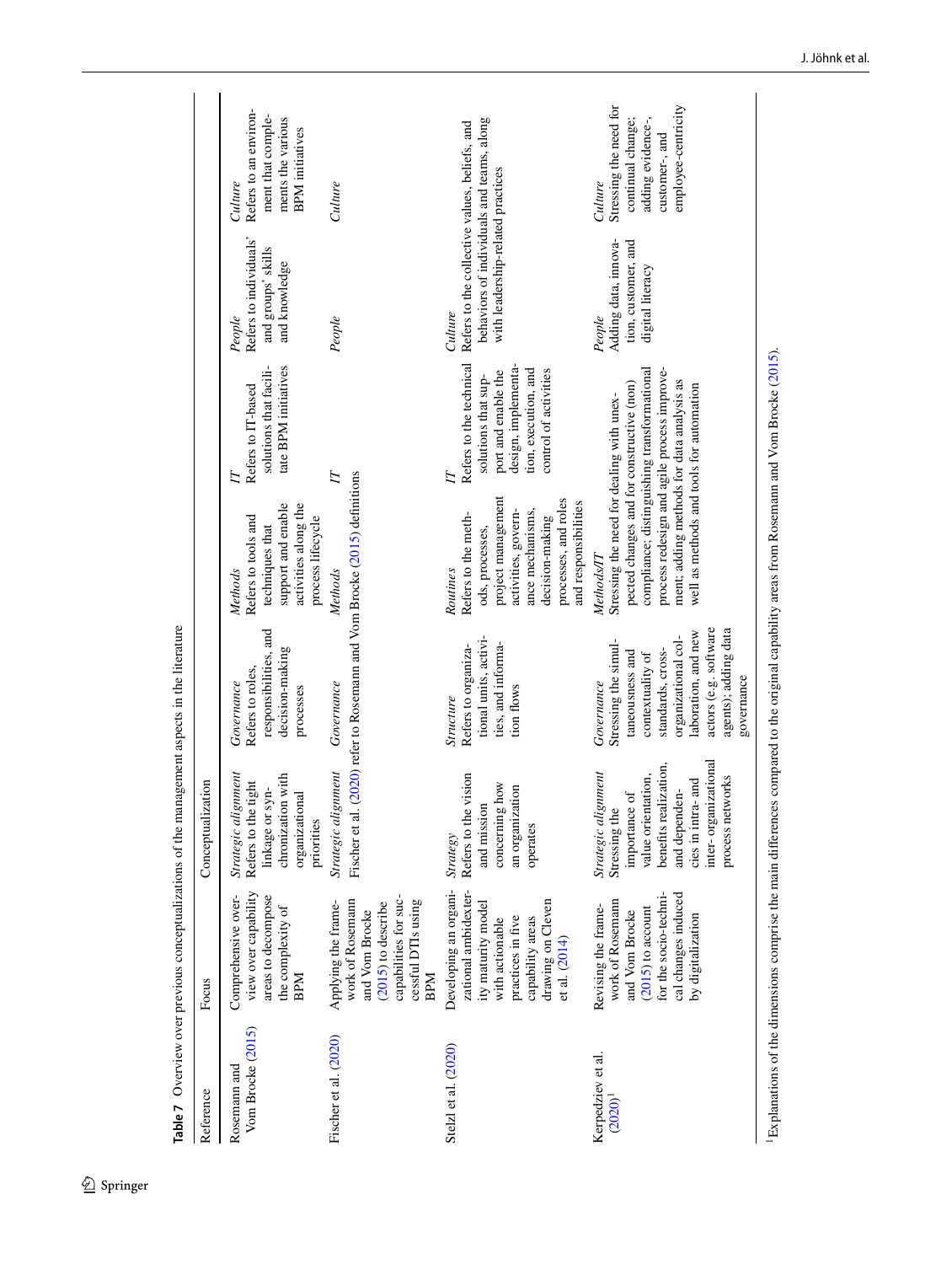<span id="page-18-1"></span>

| <b>Table 8</b> Categorical coding scheme |  |
|------------------------------------------|--|
|------------------------------------------|--|

| Category and subcategory                                      |                     | Description                                                                                                                                                                                                                                                         | Leading sources                                                                                  |
|---------------------------------------------------------------|---------------------|---------------------------------------------------------------------------------------------------------------------------------------------------------------------------------------------------------------------------------------------------------------------|--------------------------------------------------------------------------------------------------|
| Demographics                                                  | Interviewee         | Statements about the interviewee (e.g. personal informa-<br>tion, career path, current role and responsibilities)                                                                                                                                                   |                                                                                                  |
|                                                               | Company             | Statements about the company (e.g. size, industry, his-<br>tory, departments, structure)                                                                                                                                                                            |                                                                                                  |
| DTI interplay                                                 | Action fields       | The DTIs' specific focus areas and their goals (i.e. cus-<br>tomer, value proposition, operations, data, organization,<br>transformation management)                                                                                                                | Gimpel et al., 2018                                                                              |
|                                                               |                     | Organizational impacts The dynamic capabilities that the DTIs develop or<br>enhance in the DT process and that contribute to the<br>company's success                                                                                                               | Teece, 2007<br>Yeow et al., 2018                                                                 |
|                                                               | Tensions            | The paradoxical tensions that stem from DT's competing<br>demands and that companies need to resolve in order to<br>successfully continue DT                                                                                                                        | Svahn et al., 2017<br>Soh et al., 2019                                                           |
|                                                               | Interdependencies   | The contingencies and coordination mechanisms between<br>actors, tasks, activities, resources (tangible and intangi-<br>ble), and goals (expectations, intentions, and outcomes)<br>from different DTIs as well as between DTIs and the<br>rest of the organization | Brosius et al., 2016<br>Beer et al., 2015<br>Crowston 2003                                       |
| DTI management aspects<br>(following Fischer et al.<br>(2020) | Strategic alignment | The strategy definition and implementation as well as its<br>external fit and internal integration to ensure that the<br>DTIs' value propositions contribute to the company's<br>strategic vision                                                                   | Bharadwaj et al., 2013<br>Henderson and<br>Venkatraman 1999<br>Matt et al., 2015                 |
|                                                               | Governance          | The structural, procedural, and relational governance<br>mechanisms that ensure and foster a company's DT<br>strategy and objectives                                                                                                                                | Brown, 1999<br>De Haes and Van<br>Grembergen 2009<br>Peterson et al., 2000<br>Weill & Ross, 2004 |
|                                                               | Methods/IT          | The methods, tools, infrastructure,<br>architecture, standards, and services to manage workplace<br>hardware, network components, platforms, applications,<br>and data in organizations' DT                                                                         | Nwankpa and Roumani 2016<br>Ross et al., 1996<br>Tilson et al., 2010<br>Weill & Vitale, 2002     |
|                                                               | People              | The management actions to ensure the necessary sup-<br>port of all the employees involved as well as new<br>social exchanges across DTIs and opportunities for<br>inter- organizational collaboration offered by digital<br>technologies                            | Chanias et al., 2019<br>Gal et al., 2014                                                         |
|                                                               | Culture             | The patterns of shared values, norms, and practices that<br>distinguish one organization from another and that form<br>its organizational identity as well as its change in DT                                                                                      | Karimi & Walter, 2015<br>Sebastian et al., 2017<br>Wessel et al., 2021                           |

**Acknowledgements** We would like to express our wholehearted gratitude and thank the editor and the anonymous reviewers for their constructive comments during the review process. We are particularly thankful for the developmental and rigorous guidance that helped us develop this study. Further, we are indebted to the key informants from the case organizations for their support. Special thanks to Lena-Nicole Riedel for her signifcant contributions during data collection and for an earlier version of this paper that has been presented at the International Conference on Wirtschaftsinformatik. This research was (in part) carried out in the context of the Project Group Business  $\&$ Information Systems Engineering of the Fraunhofer FIT.

**Funding** Open Access funding enabled and organized by Projekt DEAL.

**Open Access** This article is licensed under a Creative Commons Attribution 4.0 International License, which permits use, sharing, adaptation, distribution and reproduction in any medium or format, as long as you give appropriate credit to the original author(s) and the source, provide a link to the Creative Commons licence, and indicate if changes were made. The images or other third party material in this article are included in the article's Creative Commons licence, unless indicated otherwise in a credit line to the material. If material is not included in the article's Creative Commons licence and your intended use is not permitted by statutory regulation or exceeds the permitted use, you will need to obtain permission directly from the copyright holder. To view a copy of this licence, visit [http://creativecommons.](http://creativecommons.org/licenses/by/4.0/) [org/licenses/by/4.0/](http://creativecommons.org/licenses/by/4.0/).

### **References**

<span id="page-18-0"></span>Andriopoulos, C., & Lewis, M. W. (2009). Exploitation-Exploration Tensions and Organizational Ambidexterity: Managing Paradoxes of Innovation. *Organization Science, 20*(4), 696–717. <https://doi.org/10.1287/orsc.1080.0406>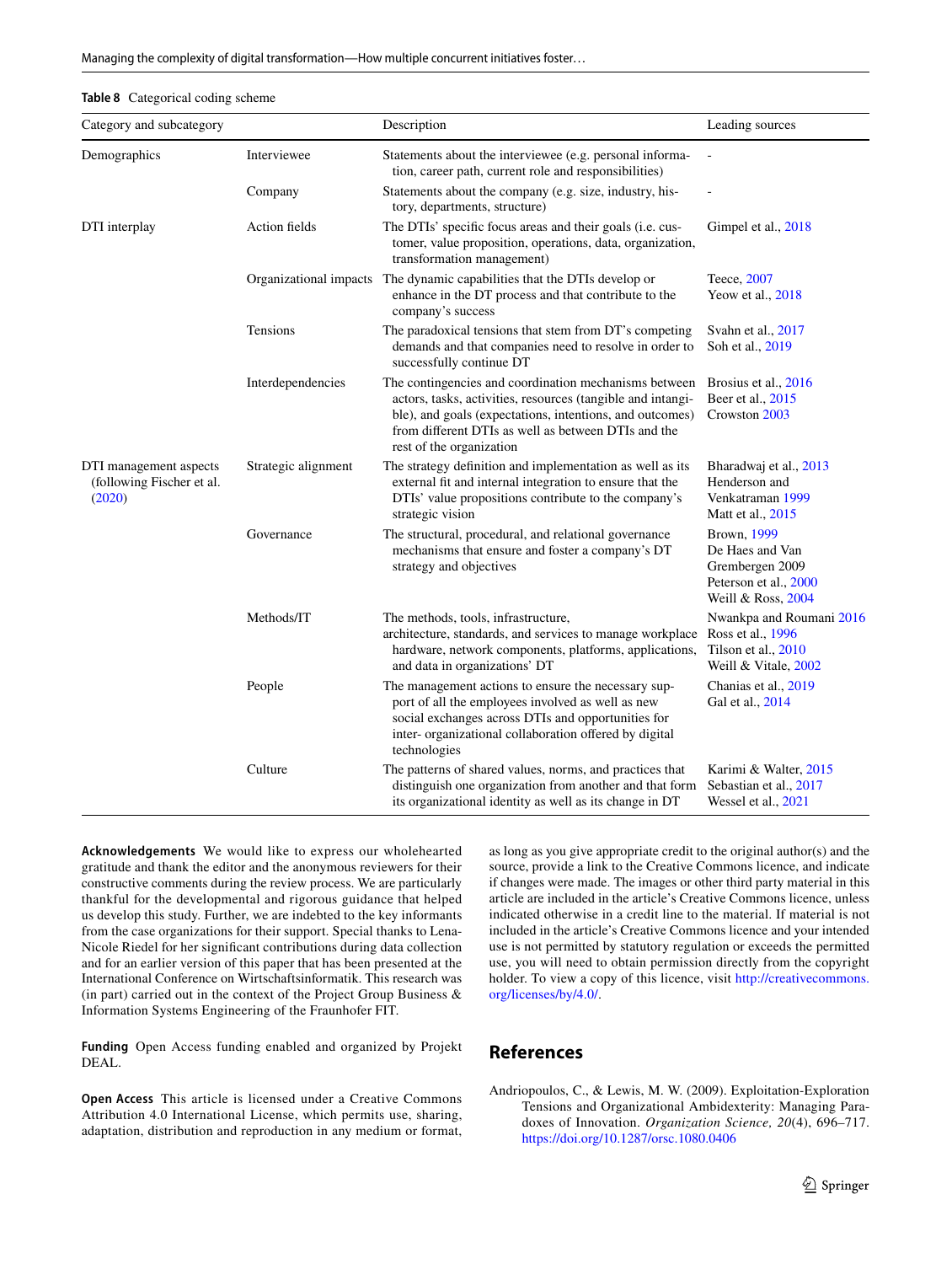- <span id="page-19-15"></span>Baiyere, A., Salmela, H., & Tapanainen, T. (2020). Digital Transformation and the New Logics of Business Process Management. *European Journal of Information Systems, 29*(3), 238–259. [https://](https://doi.org/10.1080/0960085X.2020.1718007) [doi.org/10.1080/0960085X.2020.1718007](https://doi.org/10.1080/0960085X.2020.1718007)
- <span id="page-19-27"></span>Baskerville, R. L., Myers, M. D., & Yoo, Y. (2020). Digital First: The Ontological Reversal and New Challenges for IS Research. *MIS Quarterly, 44*(2), 509–523. [https://doi.org/10.25300/MISQ/2020/](https://doi.org/10.25300/MISQ/2020/14418) [14418](https://doi.org/10.25300/MISQ/2020/14418)
- <span id="page-19-26"></span>Beer, M., Wolf, T., & Zare Garizy, T. (2015). Systemic Risk in IT Portfolios – An Integrated Quantifcation Approach. *Proceedings of the 36th International Conference on Information Systems*, Fort Worth, USA, pp. 1–18
- <span id="page-19-8"></span>Besson, P., & Rowe, F. (2012). Strategizing Information Systems-Enabled Organizational Transformation: A Transdisciplinary Review and New Directions. *Journal of Strategic Information Systems, 21*(2), 103–124. <https://doi.org/10.1016/j.jsis.2012.05.001>
- <span id="page-19-22"></span>Bettis, R. A., Gambardella, A., Helfat, C., & Mitchell, W. (2015). Qualitative Empirical Research in Strategic Management. *Strategic Management Journal, 36*(5), 637–639. [https://doi.org/10.](https://doi.org/10.1002/smj.2317) [1002/smj.2317](https://doi.org/10.1002/smj.2317)
- <span id="page-19-6"></span>Bharadwaj, A., El Sawy, O. A., Pavlou, P. A., & Venkatraman, N. (2013). Digital Business Strategy: Toward a Next Generation of Insights. *MIS Quarterly, 37*(2), 471–482.
- <span id="page-19-24"></span>Bhattacherjee, A. (2012). *Social Science Research: Principles, Methods, and Practices* (2nd ed.). Global Text Project.
- <span id="page-19-19"></span>Birkinshaw, J., & Gupta, K. (2013). Clarifying the Distinctive Contribution of Ambidexterity to the Field of Organization Studies. *The Academy of Management Perspectives, 27*(4), 287–298. [https://](https://doi.org/10.5465/amp.2012.0167) [doi.org/10.5465/amp.2012.0167](https://doi.org/10.5465/amp.2012.0167)
- <span id="page-19-9"></span>Blanka, C. (2019). An individual-level perspective on intrapreneurship: A review and ways forward. *Review of Managerial Science, 13*(5), 919–961. <https://doi.org/10.1007/s11846-018-0277-0>
- <span id="page-19-31"></span>Brosius, M., Haki, M. K., & Aier, S. (2016). Themes of Coordination in IS Reference Theories. *Proceedings of the 24th European Conference on Information Systems*, Istanbul, Turkey, 1-18
- <span id="page-19-33"></span>Brown, C. V. (1999). Horizontal Mechanisms Under Difering IS Organization Contexts. *MIS Quarterly, 23*(3), 421–454. [https://](https://doi.org/10.2307/249470) [doi.org/10.2307/249470](https://doi.org/10.2307/249470)
- <span id="page-19-25"></span>Carroll, J. M., & Swatman, P. A. (2000). Structured-Case: A Methodological Framework for Building Theory in Information Systems Research. *European Journal of Information Systems, 9*(4), 235–242. https://doi.org/10.1057/palgrave.ejis.3000374
- <span id="page-19-18"></span>Chan, Y. E., Sabherwal, R., & Thatcher, J. B. (2006). Antecedents and Outcomes of Strategic IS Alignment: An Empirical Investigation. *IEEE Transactions on Engineering Management, 53*(1), 27–47. <https://doi.org/10.1109/TEM.2005.861804>
- <span id="page-19-0"></span>Chanias, S., Myers, M. D., & Hess, T. (2019). Digital transformation strategy making in pre-digital organizations: The case of a fnancial services provider. *The Journal of Strategic Information Systems, 28*(1), 17–33. <https://doi.org/10.1016/j.jsis.2018.11.003>
- <span id="page-19-16"></span>Chen, Y. (2017). Dynamic ambidexterity: How innovators manage exploration and exploitation. *Business Horizons, 60*(3), 385–394. <https://doi.org/10.1016/j.bushor.2017.01.001>
- <span id="page-19-29"></span>Cleven, A. K., Winter, R., Wortmann, F., & Mettler, T. (2014). Process management in hospitals: An empirically grounded maturity model. *Business Research, 7,* 191–216. [https://doi.org/10.1007/](https://doi.org/10.1007/s40685-014-0012-x) [s40685-014-0012-x](https://doi.org/10.1007/s40685-014-0012-x)
- <span id="page-19-10"></span>Cohen, S. L., Bingham, C. B., & Hallen, B. L. (2019). The Role of Accelerator Designs in Mitigating Bounded Rationality in New Ventures. *Administrative Science Quarterly, 64*(4), 810–854. <https://doi.org/10.1177/0001839218782131>
- <span id="page-19-11"></span>Coletti, M., & Landoni, P. (2018). Collaborations for innovation: A meta-study of relevant typologies, governance and policies. *Economics of Innovation and New Technology, 27*(5–6), 493–509. <https://doi.org/10.1080/10438599.2017.1376166>
- <span id="page-19-32"></span>Crowston, K. (2003). A Taxonomy of Organizational Dependencies and Coordination Mechanisms. *Organizing Business Knowledge: The MIT Process Handbook*, MIT Press, 85-108. [http://ccs.mit.edu/](http://ccs.mit.edu/papers/CCSWP174.html) [papers/CCSWP174.html](http://ccs.mit.edu/papers/CCSWP174.html)
- <span id="page-19-21"></span>De Clercq, D., Thongpapanl, N., & Dimov, D. (2014). Contextual ambidexterity in SMEs: The roles of internal and external rivalry. *Small Business Economics, 42*(1), 191–205. [https://doi.org/10.](https://doi.org/10.1007/s11187-013-9471-2) [1007/s11187-013-9471-2](https://doi.org/10.1007/s11187-013-9471-2)
- <span id="page-19-17"></span>De Haes, S., & Van Grembergen, W. (2009). Exploring the relationship between IT governance practices and business/IT alignment through extreme case analysis in Belgian mid-to-large size fnancial enterprises. *Journal of Enterprise Information Management, 22*(5), 615–637. <https://doi.org/10.1108/17410390910993563>
- <span id="page-19-13"></span>Dremel, C., Herterich, M., Wulf, J., Waizmann, J., & Brenner, W. (2017). How AUDI AG Established Big Data Analytics in Its Digital Transformation. *MIS Quarterly Executive, 16*(2), 81-100.
- <span id="page-19-23"></span>Eisenhardt, K. M. (1989). Building Theories from Case Study Research. *Academy of Management, 14*(4), 532–550. [https://](https://doi.org/10.5465/amr.1989.4308385) [doi.org/10.5465/amr.1989.4308385](https://doi.org/10.5465/amr.1989.4308385)
- <span id="page-19-14"></span>El Sawy, O. A., Kræmmergaard, P., Amsinck, H., & Vinther, A. L. (2016). How LEGO Built the Foundations and Enterprise Capabilities for Digital Leadership. *MIS Quarterly Executive, 15*(2), 141–166.<https://doi.org/10.4324/9780429286797-8>
- <span id="page-19-2"></span>Farjoun, M. (2010). Beyond Dualism: Stability and Change as a Duality. *Academy of Management Review, 35*(2), 202–225. [https://](https://doi.org/10.5465/amr.35.2.zok202) [doi.org/10.5465/amr.35.2.zok202](https://doi.org/10.5465/amr.35.2.zok202)
- <span id="page-19-5"></span>Fischer, M., Imgrund, F., Janiesch, C., & Winkelmann, A. (2020). Strategy archetypes for digital transformation: Defning meta objectives using business process management. *Information & Management, 57*(5).<https://doi.org/10.1016/j.im.2019.103262>
- <span id="page-19-28"></span>Fuchs, C., Barthel, P., Herberg, I., Berger, M., & Hess, T. (2019). Characterizing Approaches to Digital Transformation: Development of a Taxonomy of Digital Units. *Proceedings of the 14th International Conference on Wirtschaftsinformatik*, Siegen, Germany, pp. 632–646.
- <span id="page-19-34"></span>Gal, U., Blegind Jensen, T., & Lyytinen, K. (2014). Identity Orientation, Social Exchange, and Information Technology Use in Interorganizational Collaborations. *Organization Science, 25*(5), 1372–1390. <https://doi.org/10.1287/orsc.2014.0924>
- <span id="page-19-20"></span>Gibson, C. B., & Birkinshaw, J. (2004). The Antecedents, Consequences, and Mediating Role of Organizational Ambidexterity. *The Academy of Management Journal, 47*(2), 209–226. [https://](https://doi.org/10.5465/20159573) [doi.org/10.5465/20159573](https://doi.org/10.5465/20159573)
- <span id="page-19-30"></span>Gimpel, H., Hosseini, S., Huber, R., Probst, L., Röglinger, M., & Faisst, U. (2018). Structuring Digital Transformation: A Framework of Action Fields and Its Application at ZEISS. *Journal of Information Technology Theory and Application, 19*(1), 31–54.
- <span id="page-19-4"></span>Göbeler, L., Schaar, D., & Hukal, P. (2020). Initiating Ambidexterity through Digital Innovation Labs. *Proceedings of the 28th European Conference on Information Systems*, Marrakech, Morocco, pp. 1–15.
- <span id="page-19-7"></span>Greenwood, R., & Hinings, C. R. (1993). Understanding Strategic Change: The Contribution of Archetypes. *Academy of Management Journal, 36*(5), 1052–1081. <https://doi.org/10.5465/256645>
- <span id="page-19-1"></span>Gregory, R. W., Keil, M., Muntermann, J., & Mähring, M. (2015). Paradoxes and the nature of ambidexterity in IT transformation programs. *Information Systems Research, 26*(1), 57–80. [https://](https://doi.org/10.1287/isre.2014.0554) [doi.org/10.1287/isre.2014.0554](https://doi.org/10.1287/isre.2014.0554) Abstract
- <span id="page-19-3"></span>Hafke, I., Kalgovas, B., & Benlian, A. (2017). Options for Transforming the IT Function Using Bimodal IT. *MIS Quarterly Executive, 16*(2), 101–120.
- <span id="page-19-12"></span>Hansen, E. G., Wicki, S., & Schaltegger, S. (2019). Structural ambidexterity, transition processes, and integration trade-ofs: A longitudinal study of failed exploration. *R&D Management, 49*(4), 484–508.<https://doi.org/10.1111/radm.12339>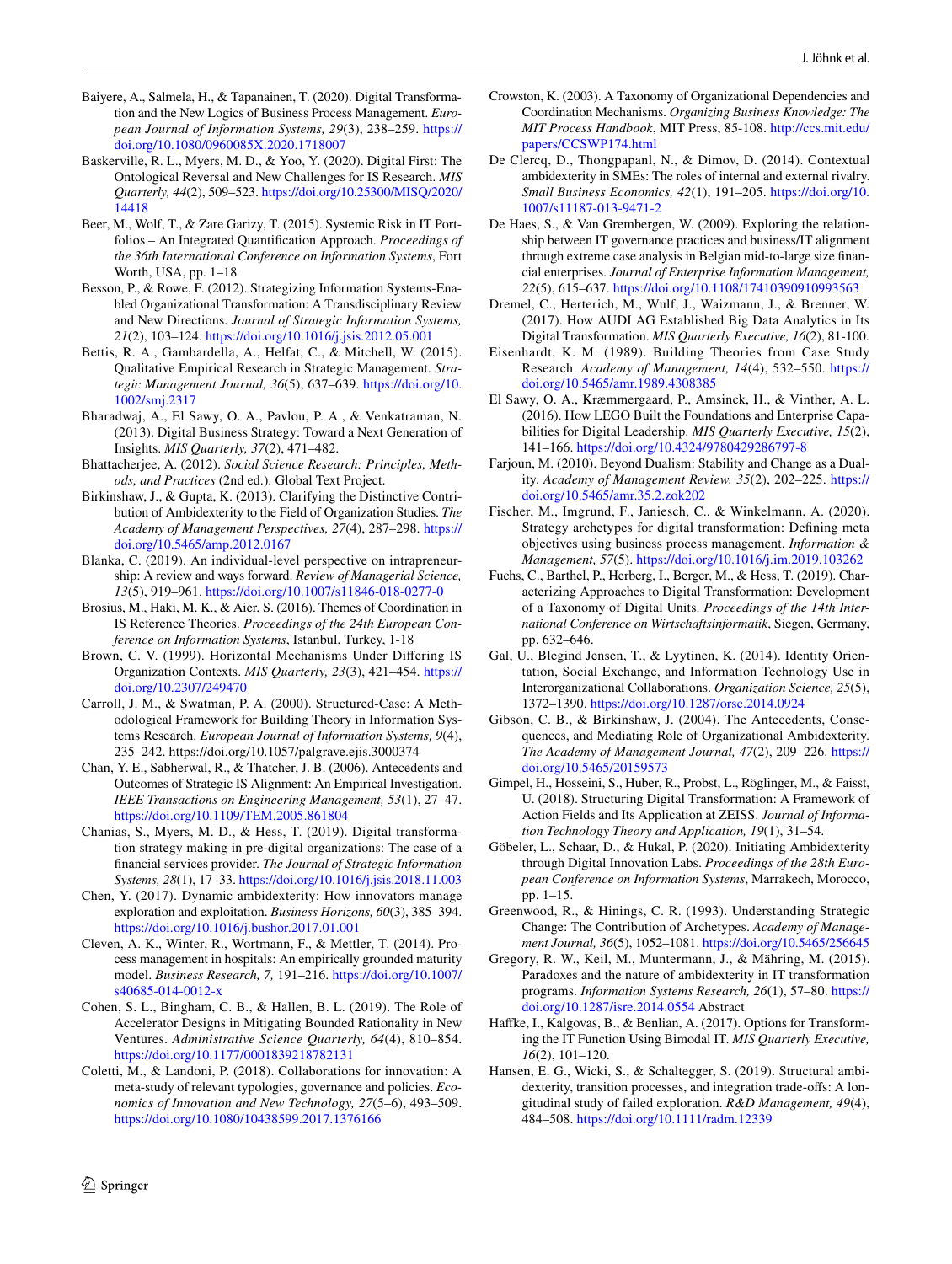- <span id="page-20-4"></span>Hartl, E. (2019). A Characterization of Culture Change in the Context of Digital Transformation. *Proceedings of the 25th Americas Conference on Information Systems*, Cancun, Mexico, pp. 1–10.
- <span id="page-20-16"></span>Hausberg, J. P., & Korreck, S. (2020). Business Incubators and Accelerators: A Co-Citation Analysis-based, Systematic Literature Review. *The Journal of Technology Transfer, 45*(1), 151–176. <https://doi.org/10.1007/S10961-018-9651-Y>
- <span id="page-20-13"></span>Henderson, J., & Venkatraman, N. (1999). Strategic alignment: Leveraging information technology for transforming organizations. *IBM Systems Journal, 38*(2 & 3), 44. [https://doi.org/10.1147/SJ.](https://doi.org/10.1147/SJ.1999.5387096) [1999.5387096](https://doi.org/10.1147/SJ.1999.5387096)
- <span id="page-20-12"></span>Henderson, R. M., & Clark, K. B. (1990). Architectural Innovation: The Reconfguration of Existing Product Technologies and the Failure of Established Firms. *Administrative Science Quarterly, 35*(1), 9. <https://doi.org/10.2307/2393549>
- <span id="page-20-15"></span>Hess, T., Matt, C., Benlian, A., & Wiesböck, F. (2016). Options for Formulating a Digital Transformation Strategy. *MIS Quarterly Executive, 15*(2), 123–139.
- <span id="page-20-11"></span>Hinsen, S., Jöhnk, J., & Urbach, N. (2019). Disentangling the Concept and Role of Continuous Change for IS Research - A Systematic Literature Review. *Proceedings of the 40th International Conference on Information Systems*, Munich, Germany, pp. 1–17.
- <span id="page-20-1"></span>Holotiuk, F., & Beimborn, D. (2019). Temporal Ambidexterity: How Digital Innovation Labs Connect Exploration and Exploitation for Digital Innovation. *Proceedings of the 40th International Conference on Information Systems*, Munich, Germany, pp. 1–17.
- <span id="page-20-20"></span>Horlach, B., Drews, P., Schirmer, I., & Böhmann, T. (2017). Increasing the Agility of IT Delivery: Five Types of Bimodal IT Organization. *Proceedings of the 50th Hawaii International Conference on System Sciences*, Hawaii, USA, pp. 5420–5429.
- <span id="page-20-2"></span>Jöhnk, J., Röglinger, M., Thimmel, M., & Urbach, N. (2017). How to Implement Agile IT Setups: A Taxonomy of Design Options. *Proceedings of the 25th European Conference on Information Systems*, Guimarães, Portugal, pp. 1521–1535.
- <span id="page-20-9"></span>Jöhnk, J., Oesterle, S., Winkler, T. J., Nørbjerg, J., & Urbach, N. (2019). Juggling the Paradoxes - Governance Mechanisms in Bimodal IT Organizations. *Proceedings of the 27th European Conference on Information Systems*, Stockholm & Uppsala, Sweden, pp. 1–15.
- <span id="page-20-7"></span>Jöhnk, J., Oesterle, S., Ollig, P., & Riedel, L.-N. (2020). The complexity of digital transformation – Conceptualizing multiple concurrent initiatives. In *Proceedings of the 15th International Conference on Wirtschaftsinformatik, Potsdam, Germany* (pp. 1052–1066).
- <span id="page-20-22"></span>Karimi, J., & Walter, Z. (2015). The Role of Dynamic Capabilities in Responding to Digital Disruption: A Factor-Based Study of the Newspaper Industry. *Journal of Management Information Systems, 32*(1), 39–81. [https://doi.org/10.1080/07421222.2015.](https://doi.org/10.1080/07421222.2015.1029380) [1029380](https://doi.org/10.1080/07421222.2015.1029380)
- <span id="page-20-21"></span>Keller, R., Ollig, P., & Fridgen, G. (2019). Decoupling, Information Technology, and the Tradeoff Between Organizational Reliability and Organizational Agility. *Proceedings of the 27th European Conference on Information Systems*, Stockholm & Uppsala, Sweden, 1-15
- <span id="page-20-10"></span>Kerpedzhiev, G. D., König, U. M., Röglinger, M., & Rosemann, M. (2020). An Exploration into Future Business Process Management Capabilities in View of Digitalization, 1-14. [https://doi.](https://doi.org/10.1007/s12599-020-00637-0) [org/10.1007/s12599-020-00637-0](https://doi.org/10.1007/s12599-020-00637-0)
- <span id="page-20-3"></span>Kruft, T., & Kock, A. (2019). Towards a Comprehensive Categorisation of Corporate Incubators: Evidence From Cluster Analysis. *International Journal of Innovation Management, 23*(08), 1940002. <https://doi.org/10.1142/S1363919619400024>
- <span id="page-20-26"></span>Lee, O.-K., Sambamurthy, V., Lim, K. H., & Wei, K. K. (2015). How Does IT Ambidexterity Impact Organizational Agility? *Information Systems Research, 26*(2), 398–417. [https://doi.org/10.1287/](https://doi.org/10.1287/isre.2015.0577) [isre.2015.0577](https://doi.org/10.1287/isre.2015.0577)
- <span id="page-20-17"></span>Lee, S. U., Park, G., & Kang, J. (2018). The double-edged effects of the corporate venture capital unit's structural autonomy on corporate investors' explorative and exploitative innovation. *Journal of Business Research, 88*, 141–149. [https://doi.org/10.1016/j.jbusr](https://doi.org/10.1016/j.jbusres.2018.01.049) [es.2018.01.049](https://doi.org/10.1016/j.jbusres.2018.01.049)
- <span id="page-20-0"></span>Legner, C., Eymann, T., Hess, T., Matt, C., Böhmann, T., Drews, P., Mädche, A., Urbach, N. & Ahlemann, F. (2017). Digitalization: Opportunity and challenge for the business and information systems engineering community. *Business & Information Systems Engineering, 59*(4), 301–308. [https://doi.org/10.1007/](https://doi.org/10.1007/s12599-017-0484-2) [s12599-017-0484-2](https://doi.org/10.1007/s12599-017-0484-2)
- <span id="page-20-24"></span>Liang, H., Wang, N., Xue, Y., & Ge, S. (2017). Unraveling the Alignment Paradox: How Does Business-IT Alignment Shape Organizational Agility? *Information Systems Research, 28*(4), 863–879. <https://doi.org/10.1287/isre.2017.0711>
- <span id="page-20-14"></span>Lyytinen, K., & Newman, M. (2008). Explaining information systems change: A punctuated socio-technical change model. *European Journal of Information Systems, 17*(6), 589–613. [https://doi.org/](https://doi.org/10.1057/ejis.2008.50) [10.1057/ejis.2008.50](https://doi.org/10.1057/ejis.2008.50)
- <span id="page-20-27"></span>Magnusson, J., Ask, U., & Nilsson, A. (2014). Ambidexterity and Paradexterity: A Typlogoy of IT Governance Contradictions. *Proceedings of the 20th Americas Conference on Information Systems*, Savannah, USA, pp. 1–10.
- <span id="page-20-18"></span>Matt, C., Hess, T., & Benlian, A. (2015). Digital Transformation Strategies. *Business & Information Systems Engineering, 57*(5), 339–343. <https://doi.org/10.1007/s12599-015-0401-5>
- <span id="page-20-29"></span>Mayring, P. (2014). *Qualitative Content Analysis: Theoretical Foundation, Basic Procedures and Software Solution* (1st ed.). Social Science Open Access Repository.
- <span id="page-20-19"></span>Mendling, J., Pentland, B. T., & Recker, J. (2020). Building a Complementary Agenda for Business Process Management and Digital Innovation. *European Journal of Information Systems, 29*(3), 208–219. <https://doi.org/10.1080/0960085X.2020.1755207>
- <span id="page-20-28"></span>Myers, M. D., & Newman, M. (2007). The qualitative interview in IS research: Examining the craft. *Information and Organization, 17*(1), 2–26. <https://doi.org/10.1016/j.infoandorg.2006.11.001>
- <span id="page-20-8"></span>Nadkarni, S., & Prügl, R. (2021). Digital Transformation: A Review, Synthesis and Opportunities for Future Research. *Management Review Quarterly, 71*(2), 233–341. [https://doi.org/10.1007/](https://doi.org/10.1007/s11301-020-00185-7) [s11301-020-00185-7](https://doi.org/10.1007/s11301-020-00185-7)
- <span id="page-20-5"></span>Nambisan, S., Lyytinen, K., Majchrzak, A., & Song, M. (2017). Digital Innovation Management: Reinventing Innovation Management Research in a Digital World. *MIS Quarterly, 41*(1), 223–238. <https://doi.org/10.25300/MISQ/2017/41:1.03>
- <span id="page-20-31"></span>Nwankpa, J. K., & Roumani, Y. (2016). IT Capability and Digital Transformation: A Firm Performance Perspective. *Proceedings of the 37th International Conference on Information Systems*, Dublin, Ireland, pp. 1–16.
- <span id="page-20-6"></span>Ossenbrink, J., Hoppmann, J., & Hofmann, V. H. (2019). Hybrid Ambidexterity: How the Environment Shapes Incumbents' Use of Structural and Contextual Approaches. *Organization Science, 30*(6), 1319-1348.<https://doi.org/10.1287/orsc.2019.1286>
- <span id="page-20-30"></span>Peterson, R. R., O'Callaghan, R., & Ribbers, P. M. A. (2000). Information Technology Governance by Design: Investigating Hybrid Confgurations and Integration Mechanisms. *Proceedings of the 21st International Conference on Information Systems*, Brisbane, Australia, pp. 435–452.
- <span id="page-20-23"></span>Philip, G., & McKeown, I. (2004). Business Transformation and Organizational Culture: The Role of Competency. *Is and TQM. European Management Journal, 22*(6), 624–636. [https://doi.org/](https://doi.org/10.1016/j.emj.2004.09.026) [10.1016/j.emj.2004.09.026](https://doi.org/10.1016/j.emj.2004.09.026)
- <span id="page-20-25"></span>Preston, D. S., & Karahanna, E. (2009). Antecedents of IS Strategic Alignment: A Nomological Network. *Information Systems Research, 20*(2), 159–179. [https://doi.org/10.1287/isre.1070.](https://doi.org/10.1287/isre.1070.0159) [0159](https://doi.org/10.1287/isre.1070.0159)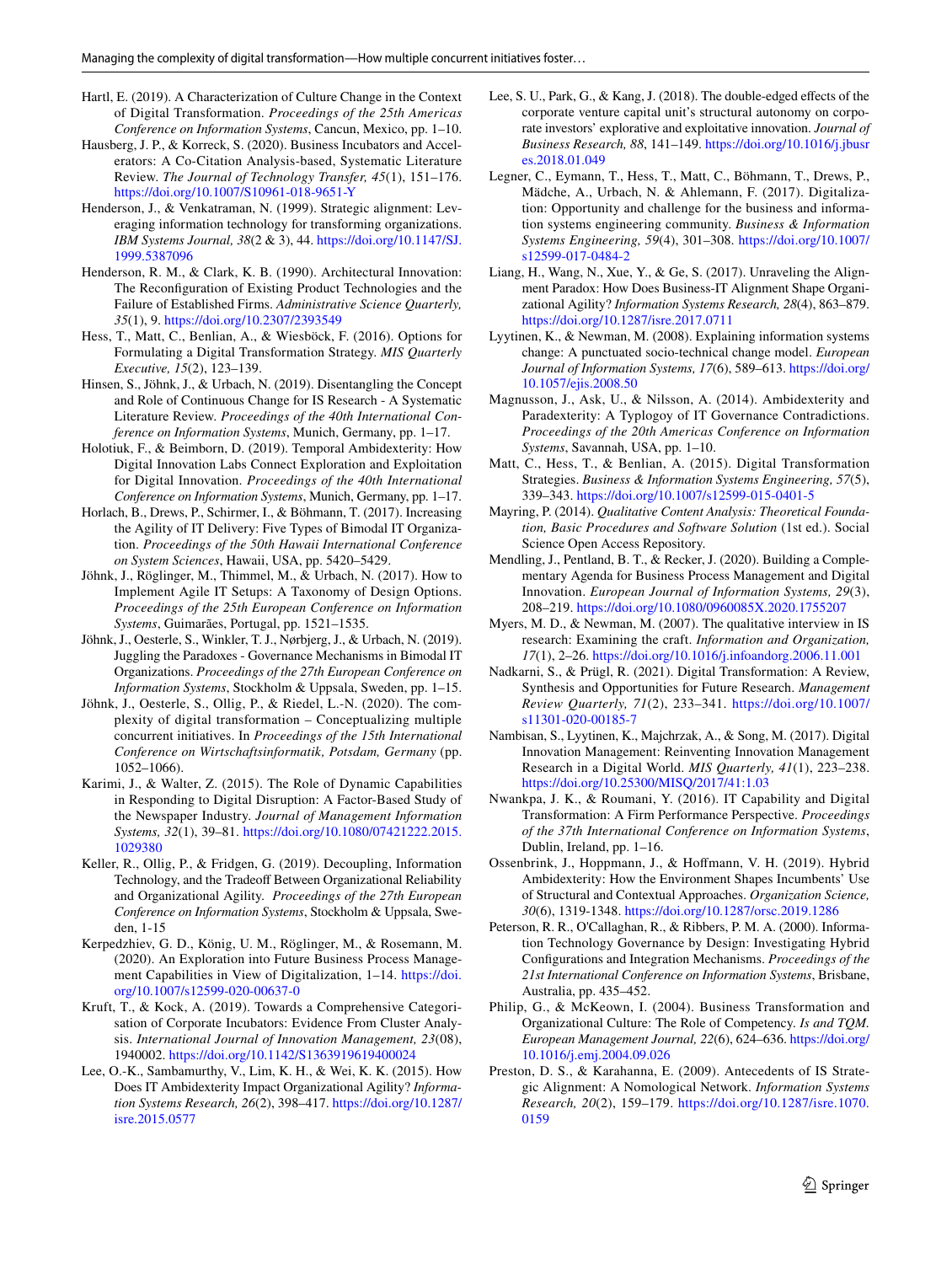- <span id="page-21-28"></span>Raabe, J.-P., Drews, P., Horlach, B., & Schirmer, I. (2021). Towards an Intra- and Interorganizational Perspective: Objectives and Areas of Activity of Digital Innovation Units. *Proceedings of the 54th Hawaii International Conference on System Sciences*, Hawaii, USA, pp. 5902-5911.
- <span id="page-21-6"></span>Raabe, J.-P., Horlach, B., Drews, P., & Schirmer, I. (2020). Digital Innovation Units: Exploring Types, Linking Mechanisms and Evolution Strategies in Bimodal IT Setups. *Proceedings of the 15th International Conference on Wirtschaftsinformatik*, Potsdam, Germany, pp. 1-15.
- <span id="page-21-7"></span>Raabe, J.-P., Horlach, B., Schirmer, I., & Drews, P. (2020). 'Forewarned is Forearmed': Overcoming Multifaceted Challenges of Digital Innovation Units. *Proceedings of the 26th Americas Conference on Information Systems*, Salt Lake City, USA, pp. 1-10.
- <span id="page-21-24"></span>Raisch, S., & Birkinshaw, J. (2008). Organizational Ambidexterity: Antecedents, Outcomes, and Moderators. *Journal of Management, 34*(3), 375–409. [https://doi.org/10.1177/0149206308](https://doi.org/10.1177/0149206308316058) [316058](https://doi.org/10.1177/0149206308316058)
- <span id="page-21-22"></span>Reich, B. H., & Benbasat, I. (2000). Factors That Infuence the Social Dimension of Alignment between Business and Information Technology Objectives. *MIS Quarterly, 24*(1), 81–113. [https://](https://doi.org/10.2307/3250980) [doi.org/10.2307/3250980](https://doi.org/10.2307/3250980)
- <span id="page-21-16"></span>Rosemann, M., & Vom Brocke, J. (2015). The Six Core Elements of Business Process Management. In J. VomBrocke & M. Rosemann (Eds.), *Handbook on Business Process Management 1* (pp. 105–122). Berlin, Heidelberg: Springer, Berlin Heidelberg.
- <span id="page-21-32"></span>Ross, J. W., Beath, C. M., & Goodhue, D. L. (1996). Develop Long-Term Competitiveness through IT Assets. *Sloan Management Review, Fall, 1996*, 31–42.
- <span id="page-21-27"></span>Saldaña, J. (2021). *The Coding Manual for Qualitative Researchers*  (4th ed.). SAGE Publications Ltd.
- <span id="page-21-26"></span>Saunders, B., Sim, J., Kingstone, T., Baker, S., Waterfeld, J., Bartlam, B., Burroughs, H. & Jinks, C. (2018). Saturation in qualitative research: exploring its conceptualization and operationalization. *Quality & quantity, 52*(4), 1893–1907. [https://doi.org/10.1007/](https://doi.org/10.1007/s11135-017-0574-8) [s11135-017-0574-8](https://doi.org/10.1007/s11135-017-0574-8)
- <span id="page-21-10"></span>Sebastian, I. M., Ross, J. W., Beath, C. M., Mocker, M., Moloney, K. G., & Fonstad, N. O. (2017). How Big Old Companies Navigate Digital Transformation. *MIS Quarterly Executive, 16*(3), 197–213.
- <span id="page-21-23"></span>Sethi, R., & Sethi, A. (2009). Can Quality-Oriented Firms Develop Innovative New Products? *Journal of Product Innovation Management, 26*(2), 206–221. [https://doi.org/10.1111/j.1540-5885.](https://doi.org/10.1111/j.1540-5885.2009.00346.x) [2009.00346.x](https://doi.org/10.1111/j.1540-5885.2009.00346.x)
- <span id="page-21-12"></span>Shankar, R. K., & Shepherd, D. A. (2019). Accelerating strategic ft or venture emergence: Diferent paths adopted by corporate accelerators. *Journal of Business Venturing, 34*(5), 105886. [https://](https://doi.org/10.1016/j.jbusvent.2018.06.004) [doi.org/10.1016/j.jbusvent.2018.06.004](https://doi.org/10.1016/j.jbusvent.2018.06.004)
- <span id="page-21-13"></span>Singh, A., Klarner, P., & Hess, T. (2020). How do chief digital officers pursue digital transformation activities? The role of organization design parameters. *Long Range Planning, 53*(3), 101890. [https://](https://doi.org/10.1016/j.lrp.2019.07.001) [doi.org/10.1016/j.lrp.2019.07.001](https://doi.org/10.1016/j.lrp.2019.07.001)
- <span id="page-21-15"></span>Smith, H. A., & Watson, R. T. (2019). Digital Transformation at Carestream Health. *MIS Quarterly Executive, 18*(1). [https://doi.org/](https://doi.org/10.17705/2MSQE.00009) [10.17705/2MSQE.00009](https://doi.org/10.17705/2MSQE.00009)
- <span id="page-21-2"></span>Soh, C., Yeow, A., Goh, Q., & Hansen, R. (2019). Digital Transformation: Of Paradoxical Tensions and Managerial Responses. *Proceedings of the 40th International Conference on Information Systems*, Munich, Germany, pp. 1-17.
- <span id="page-21-5"></span>Soto Setzke, D., Opderbeck, L., & Riasanow, T. (2020). Toward a Taxonomy of Digital Transformation Initiatives. *Proceedings of the 28th European Conference on Information Systems*, Marrakech, Morocco, pp. 1-11.
- <span id="page-21-9"></span>Stelzl, K., Röglinger, M., & Wyrtki, K. (2020). Building an ambidextrous organization: a maturity model for organizational

ambidexterity. *Business Research,* 1–28. [https://doi.org/10.1007/](https://doi.org/10.1007/s40685-020-00117-x) [s40685-020-00117-x](https://doi.org/10.1007/s40685-020-00117-x)

- <span id="page-21-1"></span>Svahn, F., Mathiassen, L., & Lindgren, R. (2017). Embracing Digital Innovation in Incumbent Firms: How Volvo Cars Managed Competing Concerns. *MIS Quarterly, 41*(1), 239–253. [https://doi.org/](https://doi.org/10.25300/MISQ/2017/41.1.12) [10.25300/MISQ/2017/41.1.12](https://doi.org/10.25300/MISQ/2017/41.1.12)
- <span id="page-21-4"></span>Tarba, S. Y., Jansen, J. J., Mom, T. J., Raisch, S., & Lawton, T. C. (2020). A microfoundational perspective of organizational ambidexterity: Critical review and research directions. *Long Range Planning, 53*(6), 102048. [https://doi.org/10.1016/j.lrp.2020.](https://doi.org/10.1016/j.lrp.2020.102048) [102048](https://doi.org/10.1016/j.lrp.2020.102048)
- <span id="page-21-29"></span>Teece, D. J. (2007). Explicating Dynamic Capabilities: The Nature and Microfoundations of (Sustainable) Enterprise Performance. *Strategic Management Journal, 28*(13), 1319–1350. [https://doi.](https://doi.org/10.1002/smj.640) [org/10.1002/smj.640](https://doi.org/10.1002/smj.640)
- <span id="page-21-20"></span>Tilson, D., Lyytinen, K., & Sørensen, C. (2010). Digital Infrastructures: The Missing IS Research Agenda. *Information Systems Research, 21*(4), 748–759.
- <span id="page-21-18"></span>Tiwana, A., & Konsynski, B. (2010). Complementarities Between Organizational IT Architecture and Governance Structure. *Information Systems Research, 21*, 288–304. [hhttps://doi.org/10.1287/](https://doi.org/10.1287/isre.1080.0206) [isre.1080.0206](https://doi.org/10.1287/isre.1080.0206)
- <span id="page-21-21"></span>Tumbas, S., Berente, N., & Vom Brocke, J. (2018). Digital Innovation and Institutional Entrepreneurship: Chief Digital Officer Perspectives of their Emerging Role. *Journal of Information Technology, 33*(3), 188–202. <https://doi.org/10.1057/s41265-018-0055-0>
- <span id="page-21-25"></span>Turner, N., Swart, J., & Maylor, H. (2013). Mechanisms for Managing Ambidexterity: A Review and Research Agenda. *International Journal of Management Reviews, 15*(3), 317–332. [https://doi.org/](https://doi.org/10.1111/j.1468-2370.2012.00343.x) [10.1111/j.1468-2370.2012.00343.x](https://doi.org/10.1111/j.1468-2370.2012.00343.x)
- <span id="page-21-3"></span>Tushman, M. L., & O'Reilly, C. A. (1996). Ambidextrous Organizations: Managing Evolutionary and Revolutionary Change. *California Management Review, 38*(4), 8–30. [https://doi.org/10.2307/](https://doi.org/10.2307/41165852) [41165852](https://doi.org/10.2307/41165852)
- <span id="page-21-19"></span>Vejseli, S., Proba, D., Rossmann, A., & Jung, R. (2018). The agile strategies in IT Governance: Towards a framework of agile IT Governance in the banking industry. *Proceedings of the 26th European Conference on Information Systems*, Portsmouth, United Kingdom, pp. 1-17.
- <span id="page-21-0"></span>Vial, G. (2019). Understanding digital transformation: A review and a research agenda. *Journal of Strategic Information Systems, 28*(2), 118–144. <https://doi.org/10.1016/j.jsis.2019.01.003>
- <span id="page-21-14"></span>Weiblen, T., & Chesbrough, H. W. (2015). Engaging with Startups to Enhance Corporate Innovation. *California Management Review, 57*(2), 66–90.<https://doi.org/10.1525/cmr.2015.57.2.66>
- <span id="page-21-17"></span>Weill, P., & Ross, J. (2005). A Matrixed Approach to Designing IT Governance. *MIT Sloan Management Review, 46*(2), 26–34.
- <span id="page-21-31"></span>Weill, P., & Ross, J. W. (2004). IT Governance on One Page. *Center for Information Systems Research, 349*, 1–15.
- <span id="page-21-33"></span>Weill, P., & Vitale, M. (2002). What IT Infrastructure Capabilities are Needed to Implement E-Business Models? *MIS Quarterly Executive, 1*(1), 17–34.
- <span id="page-21-8"></span>Werder, K., & Heckmann, C. S. (2019). Ambidexterity in Information Systems Research: Overview of Conceptualizations, Antecedents, and Outcomes. *Journal of Information Technology Theory and Application, 20*(1), 28–52.
- <span id="page-21-11"></span>Wessel, L., Baiyere, A., Ologeanu-Taddei, R., Cha, J., & Jensen, T. B. (2021). Unpacking the Diference between Digital Transformation and IS-enabled Organizational Transformation. *Journal of the Association for Information Systems, 22*(1), 102-129. [https://](https://doi.org/10.17705/1jais.00655) [doi.org/10.17705/1jais.00655](https://doi.org/10.17705/1jais.00655)
- <span id="page-21-30"></span>Yeow, A., Soh, C., & Hansen, R. (2018). Aligning With New Digital Strategy: A Dynamic Capabilities Approach. *Journal of Strategic Information Systems, 27*(1), 43–58. [https://doi.org/10.1016/j.jsis.](https://doi.org/10.1016/j.jsis.2017.09.001) [2017.09.001](https://doi.org/10.1016/j.jsis.2017.09.001)